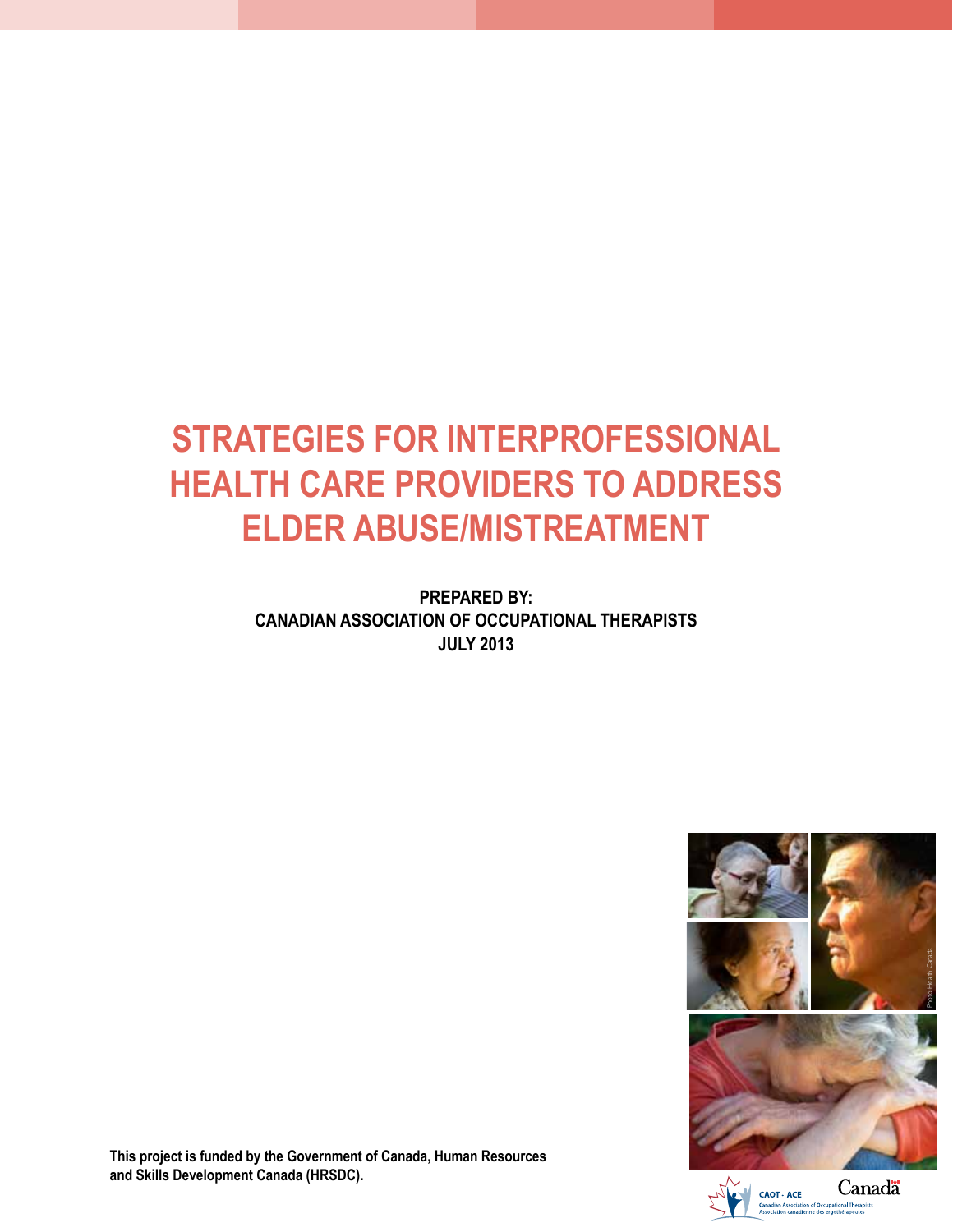Ottawa, 2013 All rights reserved.

This publication may be reproduced, stored in a retrieval system or transmitted in any form or by any means, electronic, mechanical, photocopying and recording, with proper acknowledgement to the Canadian Association of Occupational Therapists.

When citing this document, please use the following reference: Canadian Association of Occupational Therapists. (2013). *Strategies for interprofessional health care providers to address elder abuse/mistreatment*. Ottawa ON: CAOT Publications ACE.

All persons shown in this document are models and are used for illustrative purposes only.

Disponible en français.

Published by:

CAOT Publications ACE CTTC Building, Suite 3400 1125 Colonel By Drive Ottawa, Ontario K1S 5R1 Tel: 613.523.2268 Fax: 613.523.2552 E-mail: publications@caot.ca http://www.caot.ca/elderabuse

© Canadian Association of Occupational Therapists, 2013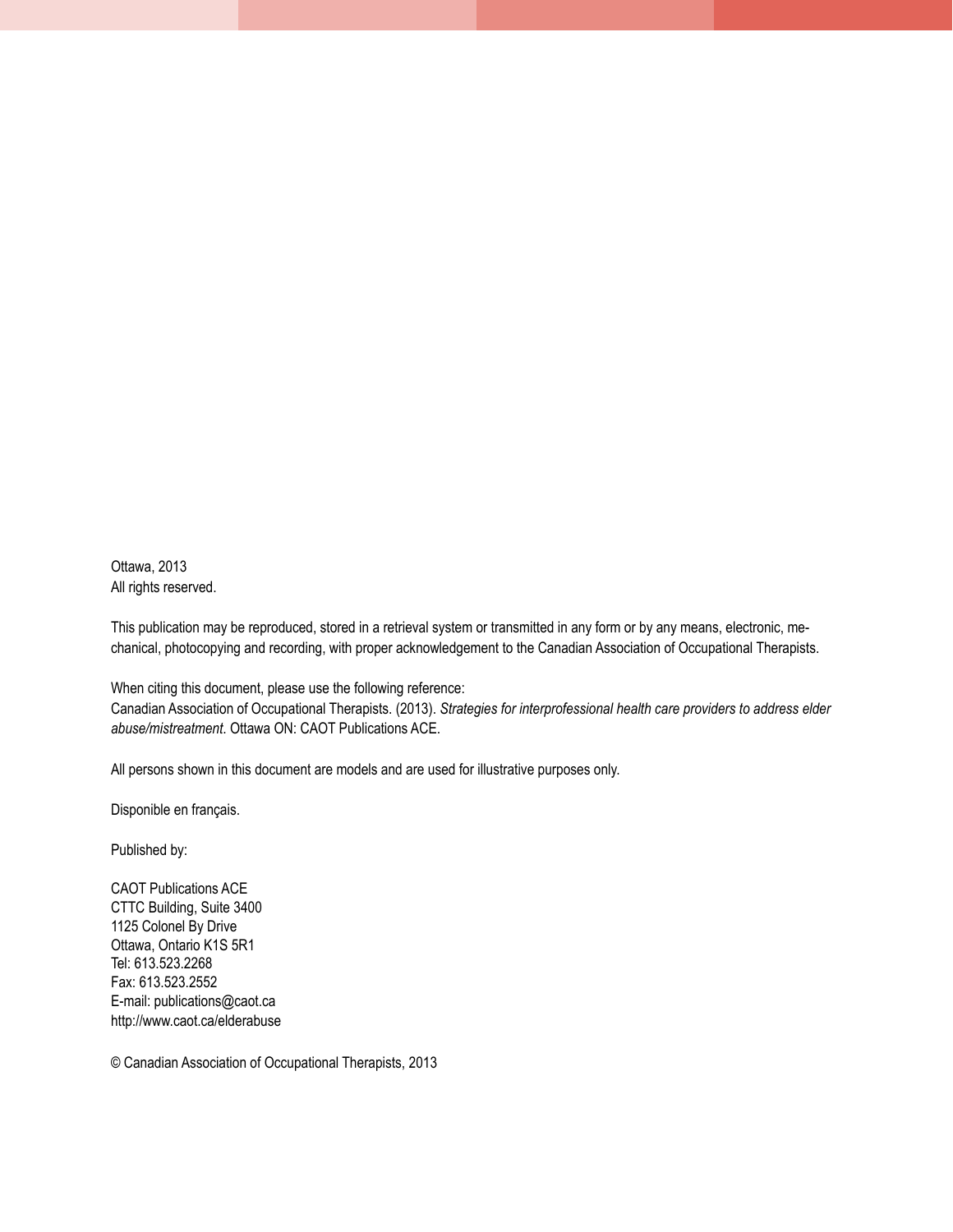### Project Team

Alison Douglas, PhD, OT Reg. (Ont.) Project Coordinator

Janet Craik, MSc, OT (C), OT Reg. (Ont.) Director of Professional Practice Canadian Association of Occupational Therapist

### National Advisory Committee for occupational therapy document

Patricia Fleischmann Constable, Toronto Police Service, Community Mobilization Unit, Toronto

Charmaine Spencer, LLM Research Associate, Gerontology Research Centre, Simon Fraser University, Vancouver

Michèle Hébert, PhD, MA (éducation), OT Aut (Ont) Professeure agrégée au Programme d'ergothérapie de l'Université d'Ottawa, Ottawa

Sandra Hobson, MAEd, OT Reg. (Ont.) Associate Professor, School of Occupational Therapy, University of Western Ontario, London

Rosemary Lester Chair, Elder Abuse Committee of Newfoundland and Labrador, St. John's External Member, CAOT Board of Directors

Lisa Paton, BHSc.OT, MSc Alberta Health Services, Calgary

Cathy Pente, OT Reg (NB) Association of Canadian Occupational Therapy Regulatory Organizations

### National Advisory Committee for Inter-professional document:

Rosemary Lester Chair, Elder Abuse Committee of Newfoundland and Labrador, St John's NL

Kelly Cooper, BSW, Manager Senior Services and Adult Protection, Yukon Territory

Melanie Polley, MSW Saint John Regional Hospital, New Brunswick

Maggie Green, RPT Program Manager Practice & Research, Canadian Physiotherapy Association (CPA)

Susan Storey McNeill, RN Program Manager, International Affairs and Best Practice Guidelines Centre, RNAO

Michèle Hébert,. OT Associate Professor Occupational Therapy, University of Ottawa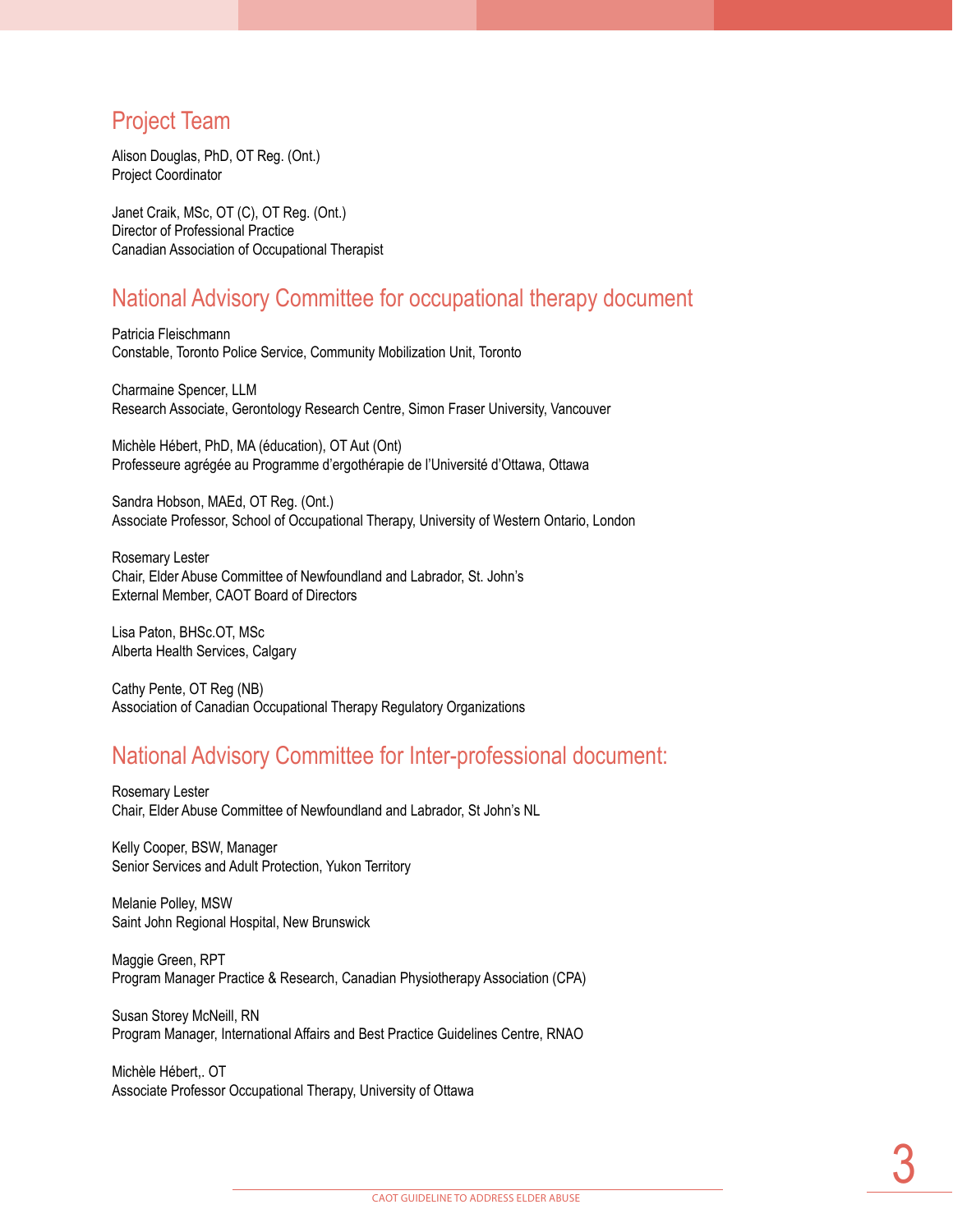### **WARNING**

4

This material contains information and guidance for practice. The information is not legal advice. Abuse or neglect of older adults can have serious consequences. In many instances it will be your obligation to ensure that an older adult gets legal advice as soon as possible. Legal advice will help protect your client. It can also protect you and your employer from a lawsuit. The law is always changing. All material provided is up to date as of August 31, 2013. Any changes to the law after August 31, 2013 are not reflected in these materials.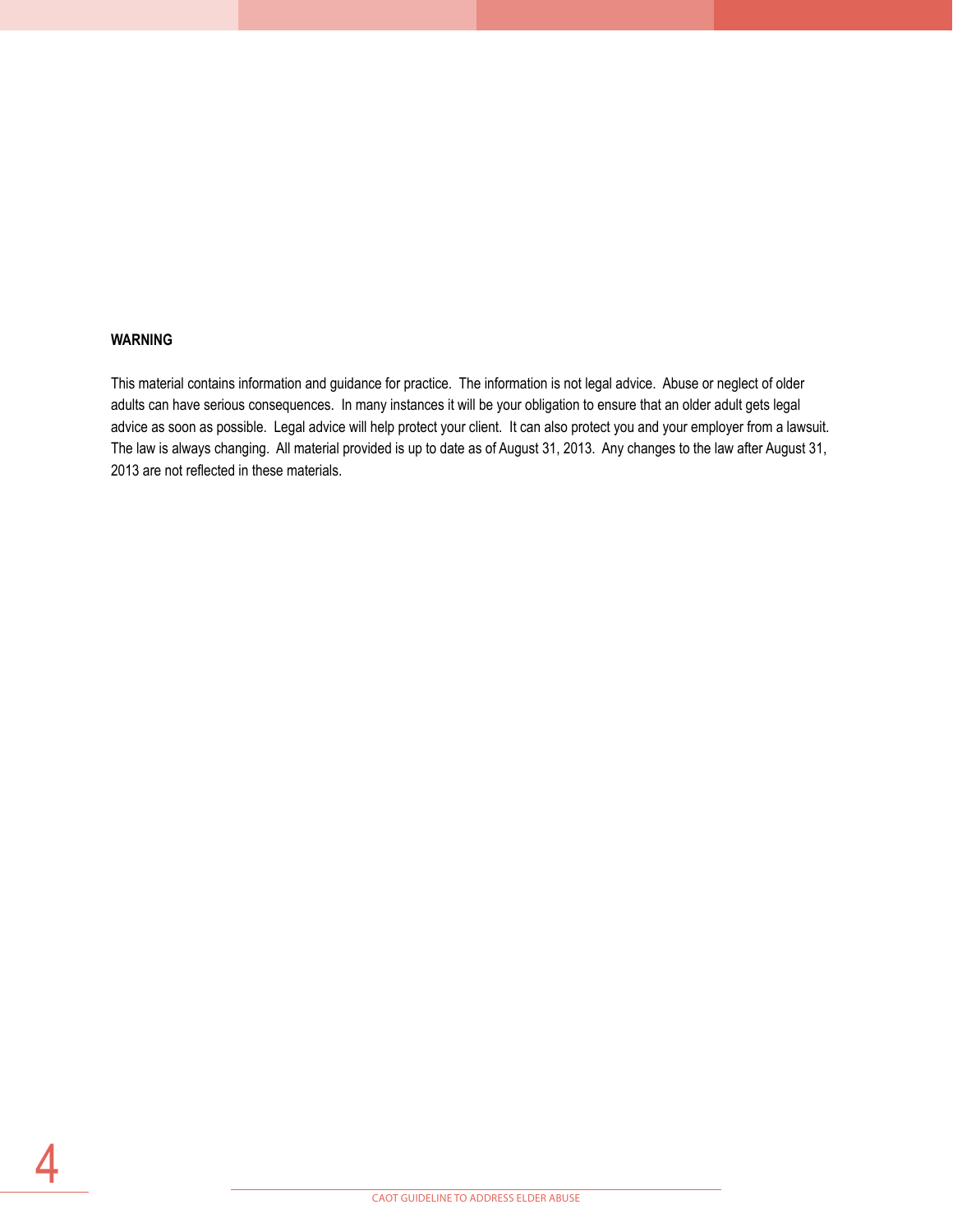# **TABLE OF CONTENTS**

## 1. Overview & indicators

| 1.1 |                                                                                               |  |
|-----|-----------------------------------------------------------------------------------------------|--|
|     |                                                                                               |  |
|     |                                                                                               |  |
|     | 1.1.3 Why are inter-professional health care providers important in addressing elder abuse? 8 |  |
|     |                                                                                               |  |
| 1.2 |                                                                                               |  |
| 1.3 |                                                                                               |  |
|     |                                                                                               |  |
|     |                                                                                               |  |
|     |                                                                                               |  |
|     |                                                                                               |  |
|     |                                                                                               |  |

# 2. First steps

# 3. Taking action against elder abuse/mistreatment

| Table I: Responding to elder abuse & neglect: Highlights of the law in each province & territory28 |  |  |
|----------------------------------------------------------------------------------------------------|--|--|
|                                                                                                    |  |  |
|                                                                                                    |  |  |
|                                                                                                    |  |  |
|                                                                                                    |  |  |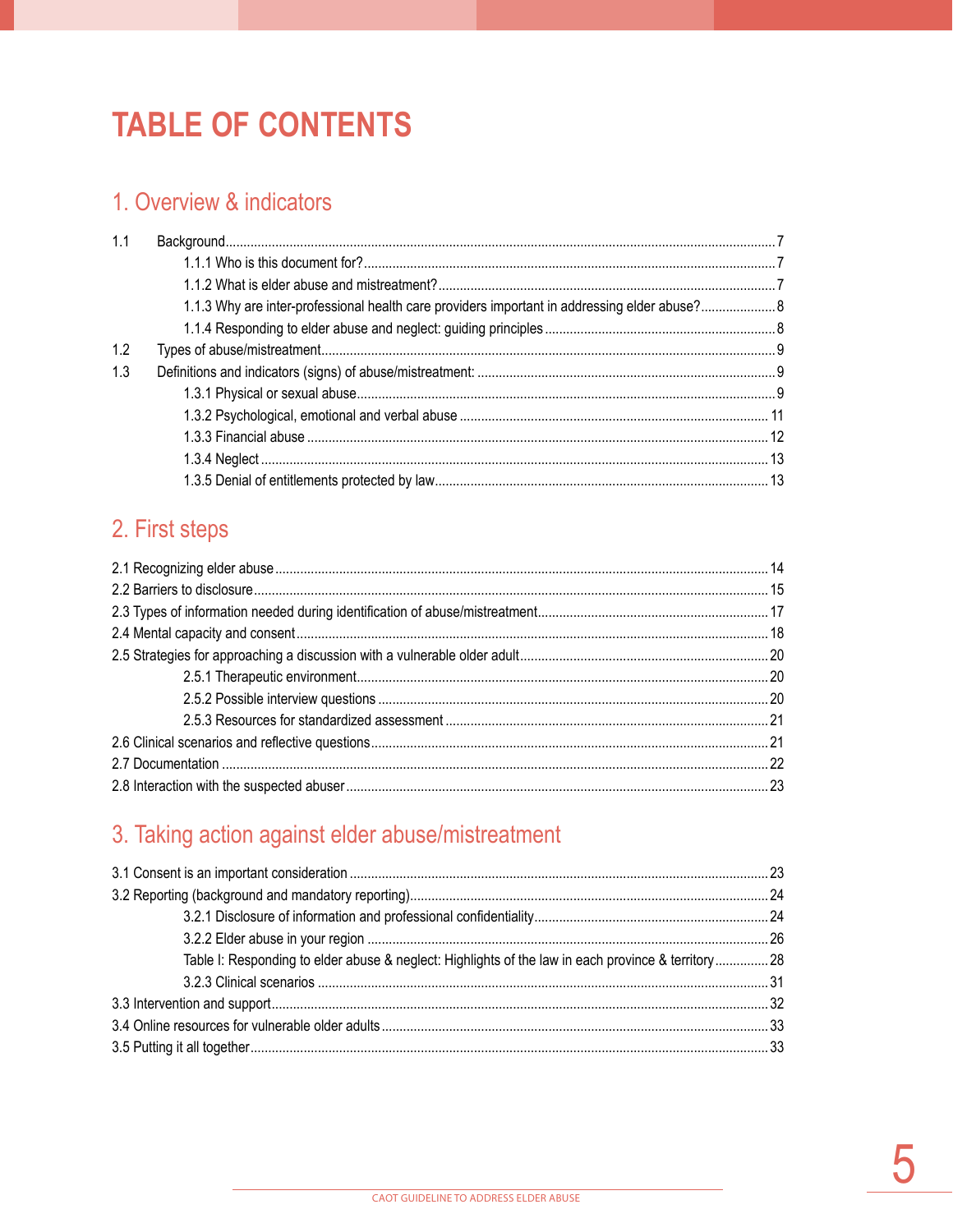### **PREAMBLE:**

Because they are frequently in close contact with clients and families, health care providers are often in a position to be entrusted with information about abuse/mistreatment of elders. This inter-professional project started with, occupational therapists who felt they needed more information on their responsibilities in such instances and on potential strategies for intervention and came to the Canadian Association of Occupational Therapists (CAOT), their national professional association for advice.

CAOT, striving to provide its members with the necessary tools to achieve excellence in their professional practice, applied to Human Resources and Skills Development Canada (HRSDC) for funding to create a document to build capacity and confidence to help occupational therapists intervene when faced with elder abuse in their practice. Understanding the signs of abuse/mistreatment and knowing the barriers to disclosure can increase the ability of health care providers to empower and support the vulnerable elder. This project spread over 3 years and led to the publications of the 2011 *Strategies for occupational therapists to address elder Abuse/mistreatment* which provides information regarding elder abuse including primary indicators, prevention, assessment, intervention protocols, relevant legislation, regulatory requirements and resources for older adults.

Building on the success of this publication amongst occupational therapists and feedback received, CAOT believes the strategy documents created have relevant application to other health providers including physiotherapists, speech language pathologists as well as support workers (Rehabilitation assistants) across all provinces and territories in Canada. CAOT values interprofessional collaboration and education to develop a strong health human resource to provide effective delivery of services to support the health of Canadians. Thus, CAOT sought and received further funding to build capacity for managing situations of elder abuse among interprofessional health care providers. Building on the *Strategies for occupational therapists to address elder abuse/mistreatment*, this project aims to develop a curriculum for health care providers to learn about indicators of elder abuse, prevention, assessment and intervention protocols, relevant legislation and available resources. The curriculum will be delivered in face- face workshops (with teleconference/video link option for those remote) in various regions across Canada. The expected outcome of the training workshops is to have participants knowledgeable and skilled to deliver interdisciplinary educational sessions in their regions. CAOT is proud to be a leader in building capacity for managing situations of elder abuse and to share this information with other health care professionals across Canada.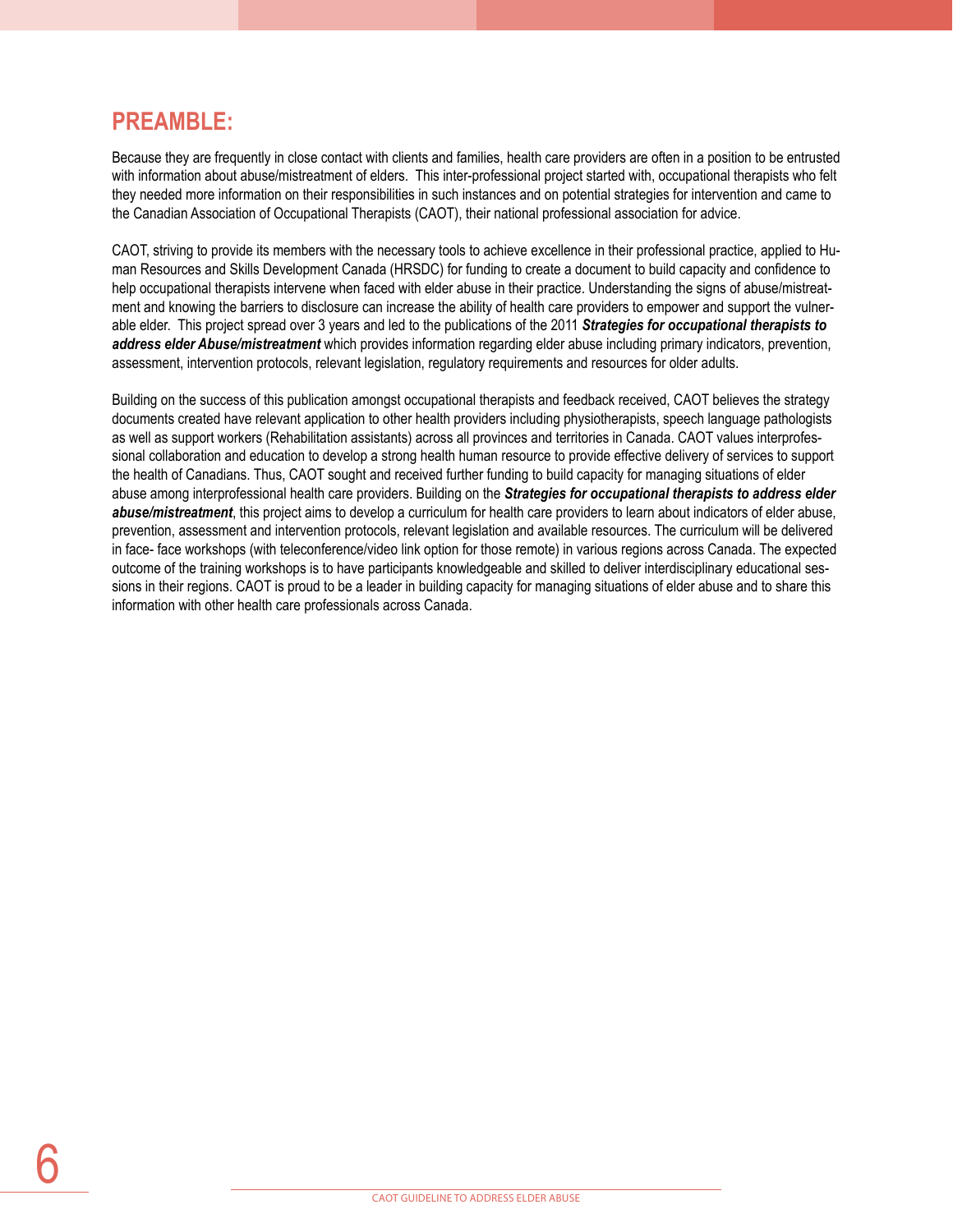# **1. OVERVIEW & Indicators**

# **1.1 Background**

### 1.1.1 Who is this document for?

- The strategies are designed to address the needs of with health care providers across Canada, and will help with issues in practice arising when either suspect elder abuse/mistreatment is noted, or a person has disclosed that they are being abused.
- This document draws heavily on materials provided by Human Resources and Skills Development Canada (HRSDC), with input from the Canadian Centre for Elder Law (CCEL), and in consultation with a legal researcher and advisory committee. This document is revised based on an original document created for the Canadian Association of Occupational Therapists. An inter-professional advisory committee made changes to allow the content to provide information for an inter-professional audience such as, but not exclusively; physical therapy, nursing, occupational therapy and social work.
- The overall goal of this resource is to provide information and help direct health care providers to further resources online or in their local community. Individual therapists or groups of therapists wishing to discuss the issue can use these resources. This document cannot advise a definite plan of action, but offers a strong educational tool for those dealing with issues of abuse and mistreatment.

# 1.1.2 What is elder abuse and mistreatment?

- The World Health Organization<sup>1</sup> defines abuse as a single, or repeated act, or lack of appropriate action, occurring within any relationship where there is an expectation of trust that causes harm or distress to an older person.
- There can be a wide range in severity of abuse. What might be considered a "minor incident" may in fact be an important indicator of abuse, as abuse is often repeated and rarely constitutes a single act.
- Statistics on elder abuse indicate that between two and 10 per cent of older adults will experience elder abuse (Lachs & Pillemer, 2004)<sup>2</sup>. As much of the data is based on self-report interviews, it is suspected that there are more cases than reported. Older adults are often reluctant to disclose abuse for various reasons including lack of knowledge about what constitutes abuse or not wanting to lose contact with the perpetrator.
- Although older adults are mistreated by strangers and con artists, elder abuse and mistreatment often occurs in the context of a relationship. In some circumstances, abusers might intentionally target an older adult because of a mistaken belief that all older adults are more vulnerable than other members of society. However, most abusers personally know the victim in some way.
- Abuse can be intentional or unintentional harm.
- Social factors and relationship dynamics can contribute to the abuse. Social isolation can make an adult more vulnerable to abuse or make it harder to access assistance. Older adults are sometimes abused by people they rely on for assistance, or who are dependent on them financially or emotionally.
- Sometimes, elder abuse and neglect is a form of domestic violence, such as spousal assault.

*Frances has been married to Harry for over 40 years. Harry has physically and psychologically abused Frances for*  most of their relationship. When Harry takes early retirement due to his decreasing mobility, his violent behaviour *escalates.* 

### **Who is an elder?**

In this resource, "elder abuse" refers to mistreatment of persons who are older in age. Sometimes, the term "elder" is also used to refer to older members of Aboriginal communities. For the purpose of this resource, the term "elder" refers to all older adults, regardless of culture or First Nations affiliation.

<sup>1</sup> World Health Organization. (2002). The Toronto declaration. Retrieved from: http://www.who.int/ageing/projects/elder\_abuse/alc\_toronto\_declaration\_en.pdf

<sup>2</sup> Lachs, M.S. & Pillemer, K. (2004). Elder Abuse, The Lancet, 364(9441), 1192–1269.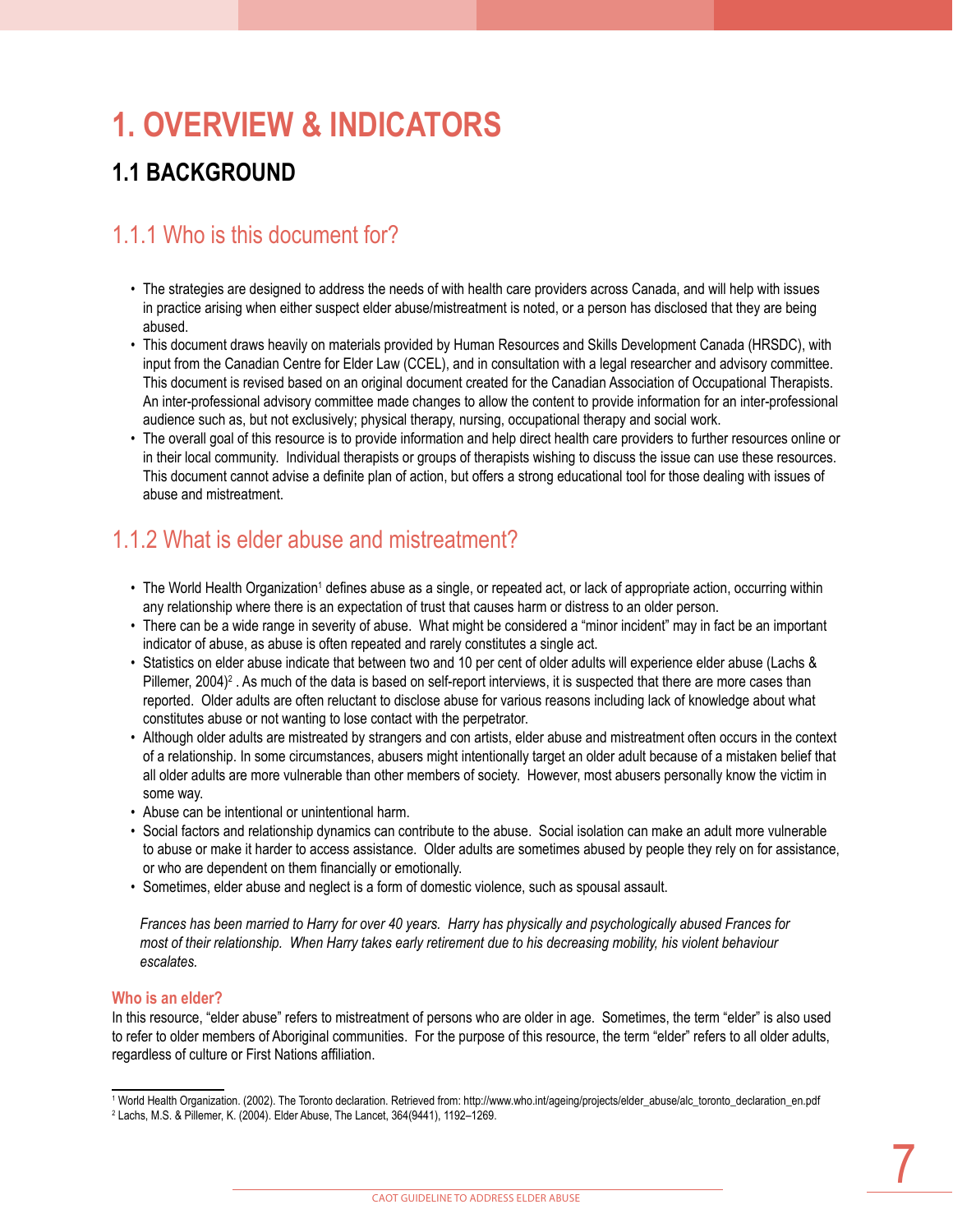## 1.1.3 Why are inter-professional health care providers important in addressing elder abuse?

• Quite often a health care provider is one of the key people who is helping an older adult maintain daily living function. The health care provider may be in a unique position for the older adult to disclose mistreatment because of development of intimate knowledge of the daily life of an older adult. Also, the provider may be able to detect abuse. For example, an assessment may involve assessing cognitive abilities and household finances. Another example is through a physical assessment or dressing assessment that may allow the provider to view body parts normally covered by clothing. While talking with the older adult about health and wellness, the provider may be able to provide education and advocacy. The provider can be a needed link between the vulnerable older adult and existing community resources. These vital roles were also recognized by the funder of this project, a national body for elder abuse education – Human Resources and Skills Development Canada (HRSDC). Health care providers can also find themselves in the role of general citizen, and elder abuse is a public health concern that can be addressed by any citizen.

> Potential roles for health care providers in managing abuse: - as a citizen or as a professional - identification and detection

- reporting
- support and advocacy
- liaison with community resources.
- Mandatory reporting laws in other jurisdictions have not been found to be effective in discouraging the abuser or decreasing abuse. It is understood that it is more effective to support the vulnerable person (HRSDC)<sup>3</sup>
- Therefore, it is important to support vulnerable persons.

*Abuse rarely stops without intervention and an important strategy is for vulnerable older adults to receive support from people around them to promote choice and well-being.*

The overall guiding principle for this document is to support health care providers so they can increase their own skill and confidence. Increased skill aids in recognizing mistreatment, educating and supporting the vulnerable person, and timely, appropriate referrals to community supports. Barriers to reporting of abuse often include fear on behalf of the vulnerable older adult, because of the need for support or care from the abuser. Health care providers can increase their own skills in ways to support the older adult, which in turn can empower clients to take action against being abused.

### 1.1.4 Responding to elder abuse and neglect: Guiding principles

The following principles were developed by the Canadian Centre for Elder Law (CCEL) to help professionals and volunteers understand and effectively respond to the rights of older adults who are abused, neglected or at risk:

**• Respect personal values –**

Respect the personal values, priorities, goals and lifestyle choices of an older adult. Identify support networks and solutions that suit the older adult's individuality.

**• Recognize the right to make decisions –**

Mentally capable older adults have the right to make decisions, including choices others might consider risky or unwise.

### **• Seek consent or permission –**

In most situations, you must get consent from an older adult before taking action or disclosing personal or health information.

3 Government of Canada. (2008). Elder Abuse Awareness. Ottawa: Human Resources and Skills Development Canada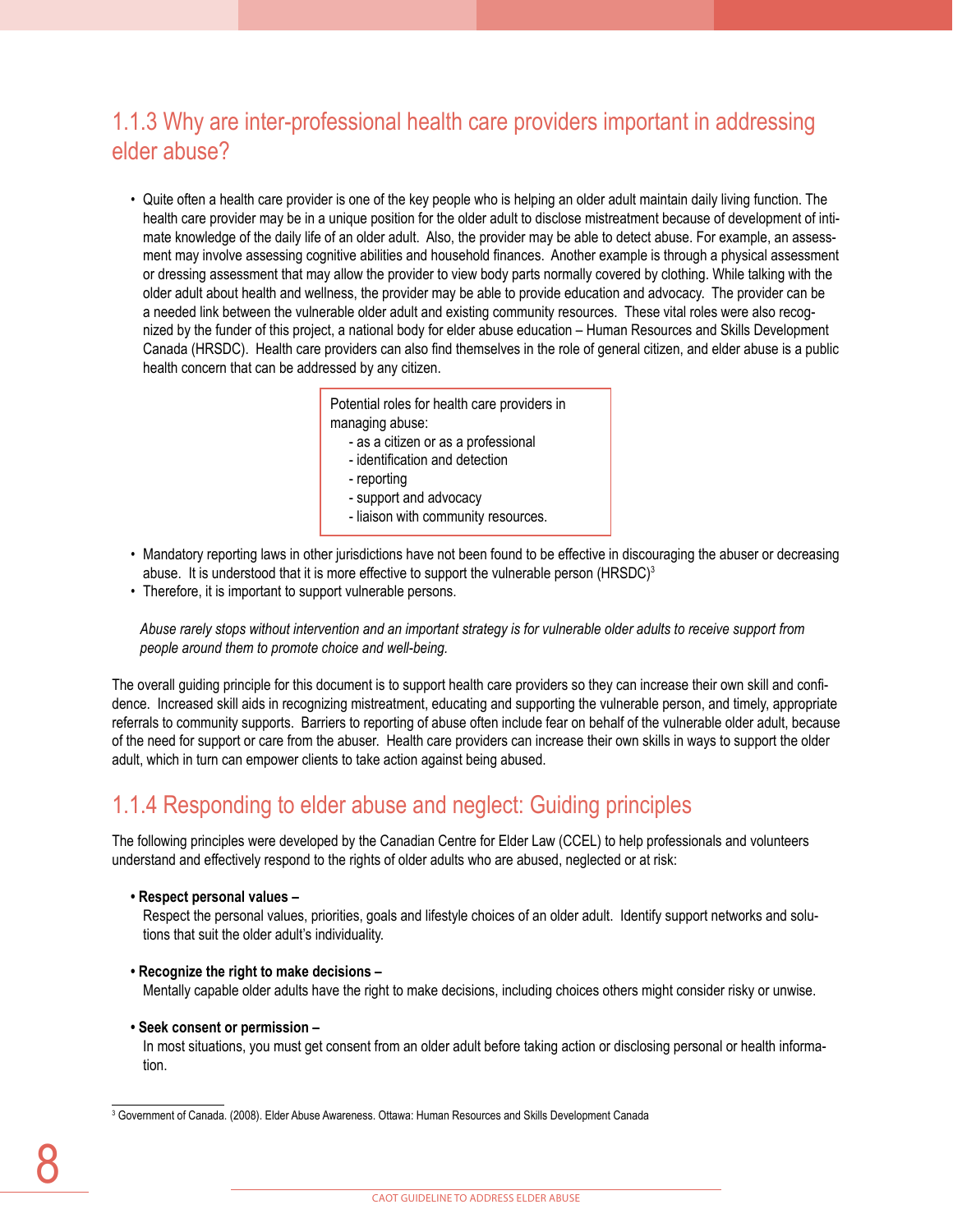#### **• Avoid ageism –**

Prevent ageist assumptions or discriminatory thinking based on age from affecting your judgment. Avoid stereotypes or stereotypical language about older people and show respect for the inherent dignity of all human beings, regardless of age.

#### **• Know that abuse and neglect can happen anywhere –**

Be aware that abuse and neglect of older adults can occur in a variety of circumstances from home care to family violence.

#### **• Involve the older adult in problem solving and decision-making –**

Ask questions. Responses to abuse, neglect, and risk of abuse or neglect should involve the older adult's views and concerns.

#### **• Place high value on independence and autonomy –**

Choose the least intrusive way to provide support or assistance to an older adult.

### **• Respond appropriately –**

An appropriate response to abuse, neglect, or risk of abuse or neglect should respect the legal rights of the older adult, while addressing the need for support, assistance, or protection in practical ways. Educate yourself: ignorance of the law is not an excuse for inaction when someone's safety is at stake.

### **1.2 Types of abuse/mistreatment**

These include:

- physical/sexual;
- psychological, emotional and verbal;
- financial;
- neglect: and
- denial of entitlements protected by law.

An older adult might experience more than one type of abuse and neglect by the same person. For example,

*William, who had a number of physical health problems and a diagnosis of dementia, hired a young man, Elliot, to provide him with assistance with household tasks, medication management, accompaniment to appointments and banking. Elliot used his position to convince William to give him a great deal of additional money to spend on his own interests and also withdrew funds from William's accounts without consent. Neighbours found William alone in his home in a state of extreme malnourishment and dehydration, and with no access to his medication.* 

Elliot's behaviour represents both financial abuse and neglect.

### **1.3 Definitions and indicators (signs) of abuse/mistreatment**

The following definitions for each type of abuse are provided by  $HRSDC<sup>4</sup>$ :

### 1.3.1 Physical or sexual abuse

**Physical abuse** is defined as the use of physical force that may result in bodily injury, physical pain or impairment. Physical abuse often amounts to assault. Physical abuse may include one or more of the following, but is not limited to:

- pushing, shoving;
- hitting, slapping, poking;

<sup>4</sup> Human Resources and Skills Development Canada (HRSDC). (2010). Elder abuse awareness information materials: Module 1. Ottawa, ON: HRSDC.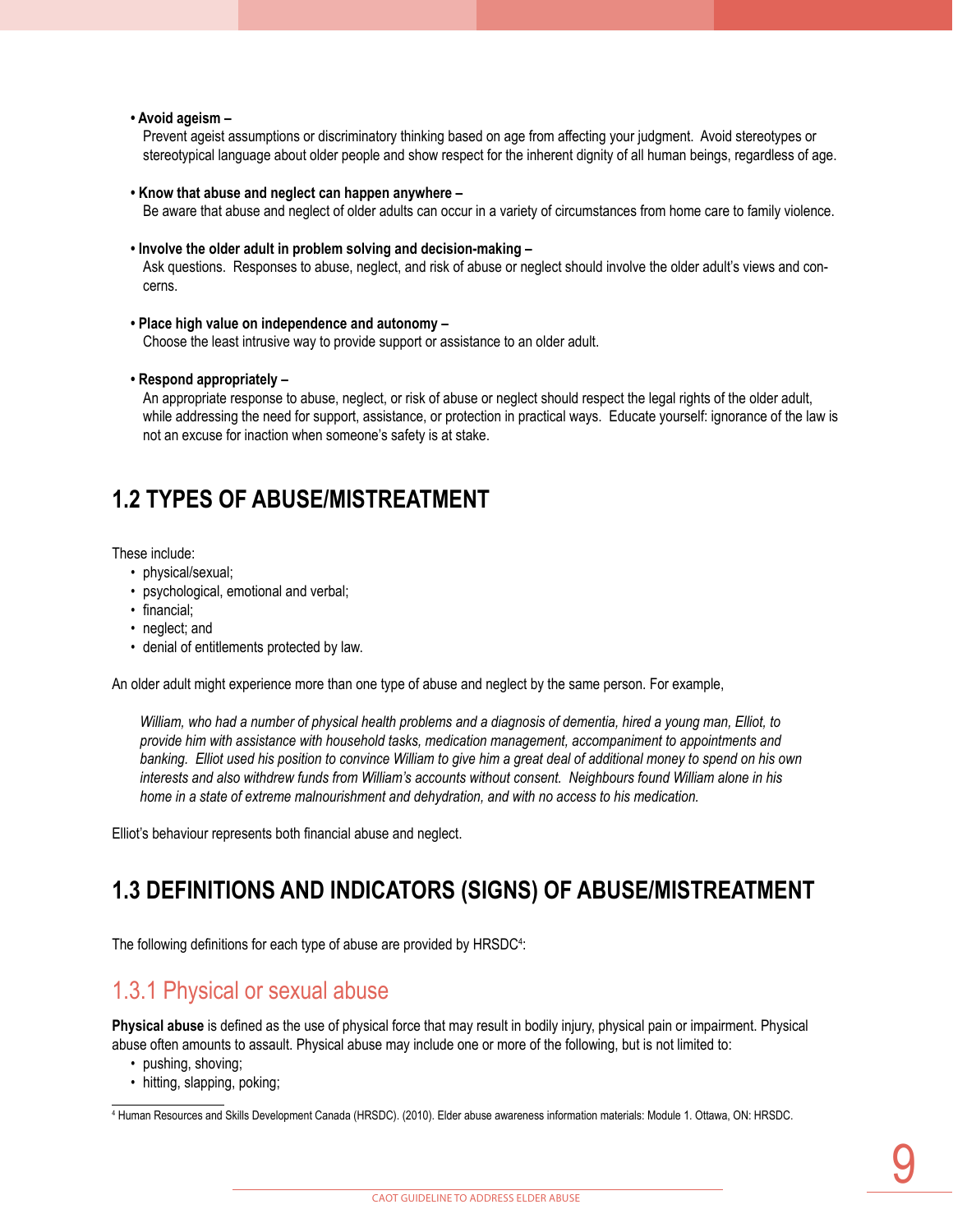- pulling hair, biting, pinching;
- spitting at someone; or
- confining or restraining a person inappropriately.

Signs of possible physical abuse may include one or more of the following:

- depression;
- fear and paranoia;
- discomfort, anxiety or complete silence (or stupor/catatonia) in the presence of particular people;
- visible scratches, bruises, cuts, swellings or burns; and
- vague or illogical explanations for injuries.

Often the alleged abuser will try to keep the abuse hidden. Therefore, signs of physical abuse may be quite subtle or covered by clothing. Grip marks or bruises on the older person's forearms may indicate abuse. Statistics Canada<sup>s</sup> indicates that 68 per cent of older adults who reported physical abuse stated that a family member physically assaulted them.

Examples:

**• physical assault:** 

*Martha regularly dressed and fed her husband in the mornings. Sometimes frustrated with his lack of mobility, Martha would grab his right arm and forcefully pull him from the bedroom to the kitchen.* 

- **• over-medicating a person** (i.e., give medication that is not needed, administering too much medication): *Aparna increased her mother's medication, without consulting a doctor or her mother. The extra medication has severely limited her mother's alertness and agility, confining her to bed. She sleeps for longer periods of the day, is often incontinent and no longer has visitors.*
- **• withholding medication** (i.e., refusing to pay for a prescription, rationing or limiting the dosage of medication): Peter's heart medication is expensive. Without consulting a doctor, Peter's son began rationing the pills, cutting the *dosage in half. Peter did not know about or consent to the change in dosage.*
- **• unlawful confinement** (i.e., locking someone in a vehicle, room or building, using restraints to keep someone in bed or in a chair):

*Flora often scratches or picks her skin until it bleeds. Hoping to prevent her from causing more damage to herself, her son and daughter made her wear gloves. When Flora insisted on removing the gloves, her son tied her arms down to a chair.* 

Sexual abuse is defined as any sexual behaviour directed toward another person without that person's full knowledge and consent.

It includes coercing an older person through force, trickery, threats or other means into unwanted sexual activity. Sexual abuse also encompasses sexual contact with older adults who are unable to grant consent (including unwanted sexual contact between service providers and their older adult clients).

Sexual abuse can include rape, incest, ritual abuse, marital or partner rape, sexual exploitation, unwanted sexual contact, sexual harassment, exposure and voyeurism. Unwanted sexual activity, such as verbal or suggestive behaviour, fondling or a lack of personal privacy is also sexual abuse.

Signs of possible sexual abuse may include one or more of the following:

- physical symptoms, including pain, bruises and bleeding in genital area, sexually transmitted disease and infections;
- disclosures of strange encounters with known or unknown individuals, and strong reactions to sexual abuse as a subject matter.

5 Statistics Canada. (2000). Abuse and Neglect of Older Adults: A Discussion Paper. Ottawa, ON: Author.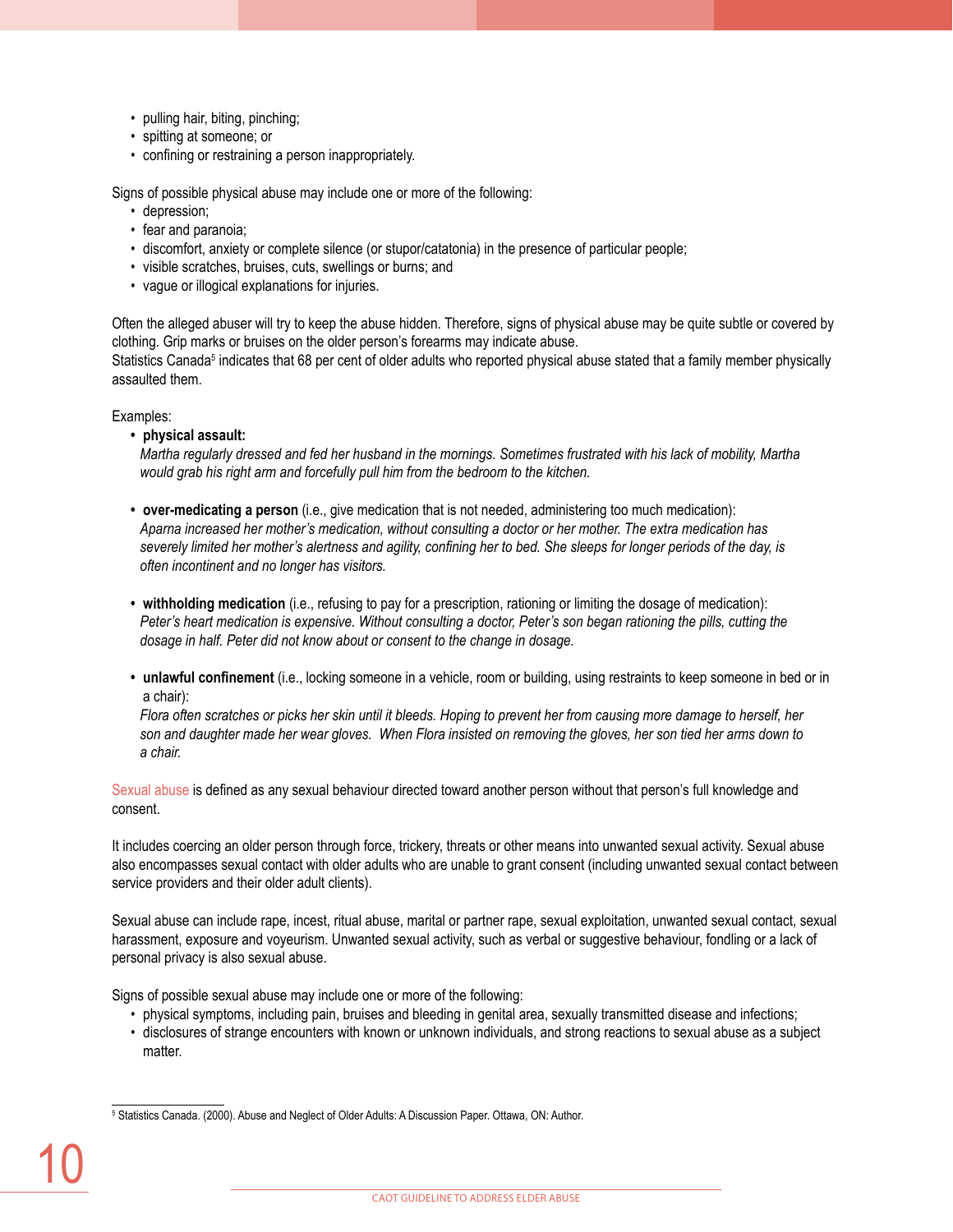Older adults who have previously been sexually abused may experience especially strong reactions to:

- major life changes such as moving to a long-term care home; and
- being in a situation where they feel they have little or no control.

#### Example:

**Non-consensual sexual contact** (i.e., forcing someone to participate in sexual activity or making inappropriate sexual comments).

*A nurse would often make inappropriate comments to Walter, particularly when dressing him in the morning and prior to bathing. Walter complained about the comments to another staff member, saying he felt degraded.*

### 1.3.2 Psychological, emotional and verbal abuse

**Psychological, emotional and verbal abuse** is defined as any action, verbal or non-verbal, which lessens a person's sense of identity, dignity and self-worth. These forms of abuse may include one or more of the following actions:

- words or actions that put an older adult down, are hurtful, make the person feel unworthy;
- not considering an older adult's wishes;
- not respecting an older adult's belongings or pets;
- inappropriate control of activities (i.e., denying access to grandchildren or friends);
- threatening an older adult (e.g., telling the older adult you will put them in a 'home');
- treating an older adult like a child;
- removal of decision-making power while the older adult is still competent;
- withholding affection; and
- verbal aggression, humiliation, isolation, intimidation, name-calling.

According to the World Health Organization, many older adults report psychological, emotional and/or verbal abuse as the most harmful forms of abuse. Many older adults reported that physical scars could heal but psychological hurts were emotionally destructive and damaging to their self-worth and sense of self.

Such abuse can easily affect the mental health of older adults, which can also have an impact on their physical health and level of self-care. Depression can sometimes lead to isolation and/or self-neglect or to situations of increased risk of further abuse.

Signs of possible psychological, emotional or verbal abuse may include:

- fear;
- withdrawal;
- low self-esteem:
- extreme passivity or lethargy;
- nervousness and being uncomfortable around a particular individual;
- depression and anxiety; and
- increased isolation.

Examples:

- **invading privacy** (i.e., opening someone else's mail or emails, accessing personal information). *Gabrielle opens her mother's bank statements and checks her bank balance online. Gabriel says that "someone needs to check on how her money is being spent." But her mother has not given her permission to do this, and Gabrielle is not a power of attorney. Her mother is able to make financial decisions on her own.*
- **causing social isolation** (i.e., refusing to allow visitors, refusing to allow someone to attend religious or social gatherings). *Sam's mother regularly played bridge on Wednesday mornings. After she fell and broke her hip, Sam prevented her from going to play bridge. He refused to drive her. He also lied to her friends, saying she needed to be left alone to recover.*
- **preventing an older adult from practicing a faith** (i.e., refusing to allow someone to attend religious services, removing personal property associated with someone's faith).

*Emile refused to allow his father, who had been a devout churchgoer for several years, to attend church events. Emile*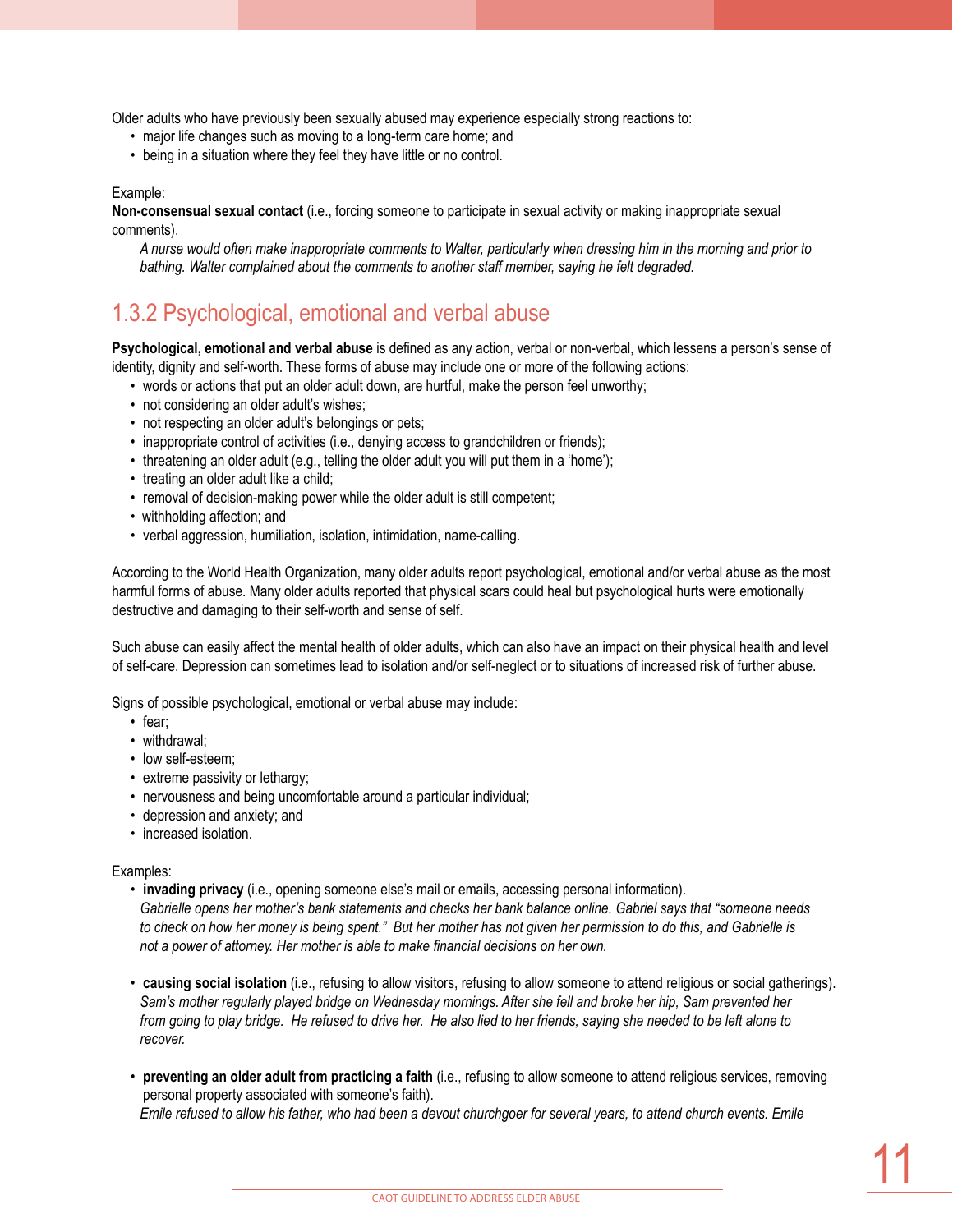*would lock his father's bedroom door on Sunday mornings. When friends from the congregation would call, Emile would say that his father was not home. Although this is not what his father wanted, Emile felt that he was protecting his father from "money grabbers."* 

- **threats of harm** (i.e., saying or doing something that causes fear). *Alek would often tell his mother that one day he would "teach her a lesson," "get rid of her" or "lock her away for the rest of her life."*
- **harassment** (i.e., intimidating or threatening someone, bullying, degrading comments). *Katya regularly told her father that he was "just a stupid old man" and threatened to prevent the grandchildren from visiting him.*

# 1.3.3 Financial abuse

**Financial abuse** is defined as any improper conduct, done with or without the informed consent of the older adult, which results in a monetary or personal gain for the abuser and/or a monetary or personal loss for the older adult. The misuse of another individual's funds or property through fraud, trickery or force is financial abuse.

The National Survey on Abuse of the Elderly in Canada: The Ryerson Study (1990)<sup>6</sup> found that financial abuse was the most prevalent type of elder abuse reported. Further, it was found that those who were most likely to financially abuse older adults were relatives, friends or neighbours, rather than close family members. Those older adults found to be financially abused were typically single, somewhat isolated, and with health problems.

Financial abuse may include one or more of the following:

- misusing an older person's property and/or funds;
- theft, forgery or fraud;
- refusing to move out of the older person's home when asked;
- sharing the older adult's home without paying a fair share of the expenses;
- unduly pressuring an older adult to:
	- buy alcohol or drugs;
	- make or change a will;
	- give money to relatives or caregivers;
	- engage in paid work to bring in extra money; or
	- care for children or grandchildren;
- over-charging for room and board or for small services;
- trying to persuade older adults to give up control over their finances;
- trying to persuade older adults to sign over their home;
- selling a older adult's home or furnishings without permission and/or at below market value; or
- tricking older adults into signing something that they do not understand.

Signs of possible financial abuse may include one or more of the following:

- changes in a bank account or banking practices;
- unauthorized ATM withdrawals;
- a person showing unusual interest in the senior's financial affairs;
- changes to a will or to other financial documents;
- inability to meet expenses;
- transfer or disappearance of assets; or
- suspicious-looking signatures on cheques and documents.

Examples:

• **Fraudulently gaining access to a person's money** (i.e., theft; stealing personal banking information, coercing a person

<sup>6</sup> National survey on abuse of the elderly in Canada (1990). Podnieks, E., Pillemer, K., Nicholson, J.P., Shillington, T., Frizzel, A., . Ryerson Polytechnical Institute: Toronton, Canada.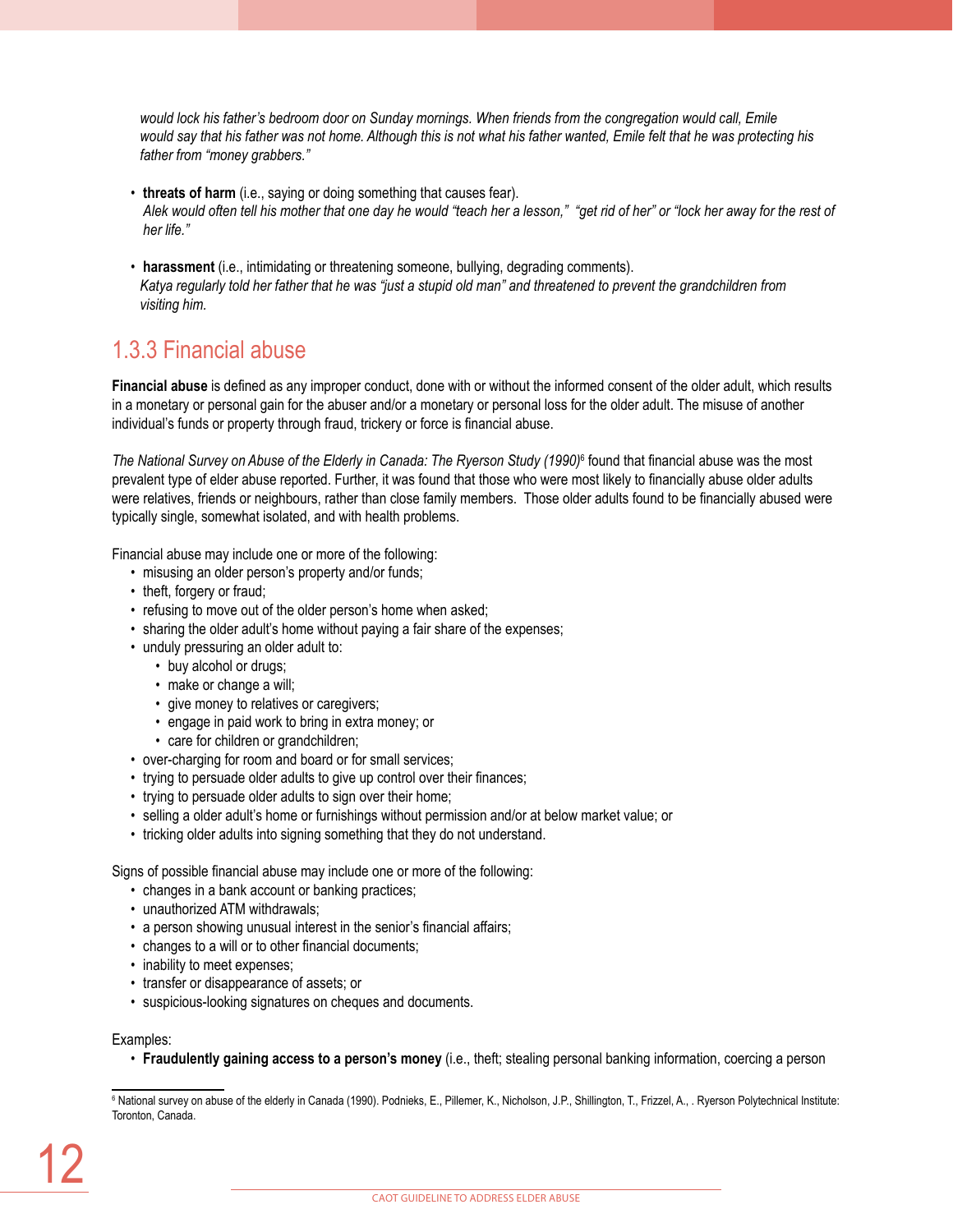to open a joint bank account, receiving payment for repair work that has not been done). *Ethan persuaded his aunt to open a joint bank account. Ethan said that the joint account "would be easier for everyone." All the money that went into the account belonged to his aunt. She did not realize that opening a joint account would mean that the other person named on the account could spend all her money. Once the account was set up, Ethan used some of the money to buy a car.* 

• **Misusing funds** (i.e., spending money that belongs to someone else, coercing someone to make a financial decision, where there is a power of attorney, not spending money according to the donor's values and needs, selling property for financial gain). *In a power of attorney document, Jane wrote that she wanted to continue making monthly donations to the Canadian Cancer Society and People for the Ethical Treatment of Animals (PETA) from a special savings account. She continued to have sufficient funds for her own care plus this donation. The attorney refused to make the monthly donations, saying it was a waste of her money.* 

### 1.3.4 Neglect

**Neglect** is defined as the intentional or unintentional failure to provide for the needs of the older adult. This can be distinguished from self-neglect which includes the adults failing to care for themselves adequately. Self-neglect may make a person more vulnerable to abuse and certain conditions may contribute to self-neglect (e.g. addictions, mental health, poverty,)

Neglect is divided into two categories:

**Active neglect –** the deliberate or intentional withholding of care or the basic necessities of life.

**Passive neglect –** the failure to provide proper care due to lack of knowledge, information, experience or ability.

Caregivers who passively neglect an older adult may be doing their best to provide care for a loved one, but they may not have the knowledge, skills or resources to provide adequate care, or they may be unaware of how to access local resources and information. In addition, caregivers who passively neglect may be misguided by inaccurate or outdated information. Neglect may include one or more of the following:

- inadequate provision of food, liquids, clothing or shelter;
- failure to attend to other health and personal care needs, such as washing, dressing and bodily functions;
- failure to provide social companionship, both within the family and with peers;
- leaving a person in an unsafe place; and
- abandonment.

Signs of possible neglect may include:

- malnourishment, dehydration;
- missing dentures, glasses, hearing aid(s);
- an older adult left unattended for long periods of time;
- unkempt appearance, dirty or inappropriate clothing; and
- untreated medical problems.

### Example:

**Neglecting a person's basic needs** (i.e., not providing necessary care, such as food, clothing, shelter and health care needs). *While recovering from surgery, Mark lives with his son and daughter- in- law. He has limited mobility and is unable to drive. Mark asks his daughter- in- law to pick up his prescription medication while she is buying groceries. The daughter-in-law bought the groceries, but did not fill the prescriptions. She said it was too expensive and she will get them next week. Mark became quite ill from an infection that developed when he did not take his medication.*

### 1.3.5 Denial of entitlements protected by law

A **denial of entitlements protected by law** is defined primarily as the denial of a person's fundamental rights according to the Canadian Charter of Rights and Freedoms or the United Nations' Universal Declaration of Human Rights.

Conduct that denies an older adult's rights may include one or more of the following: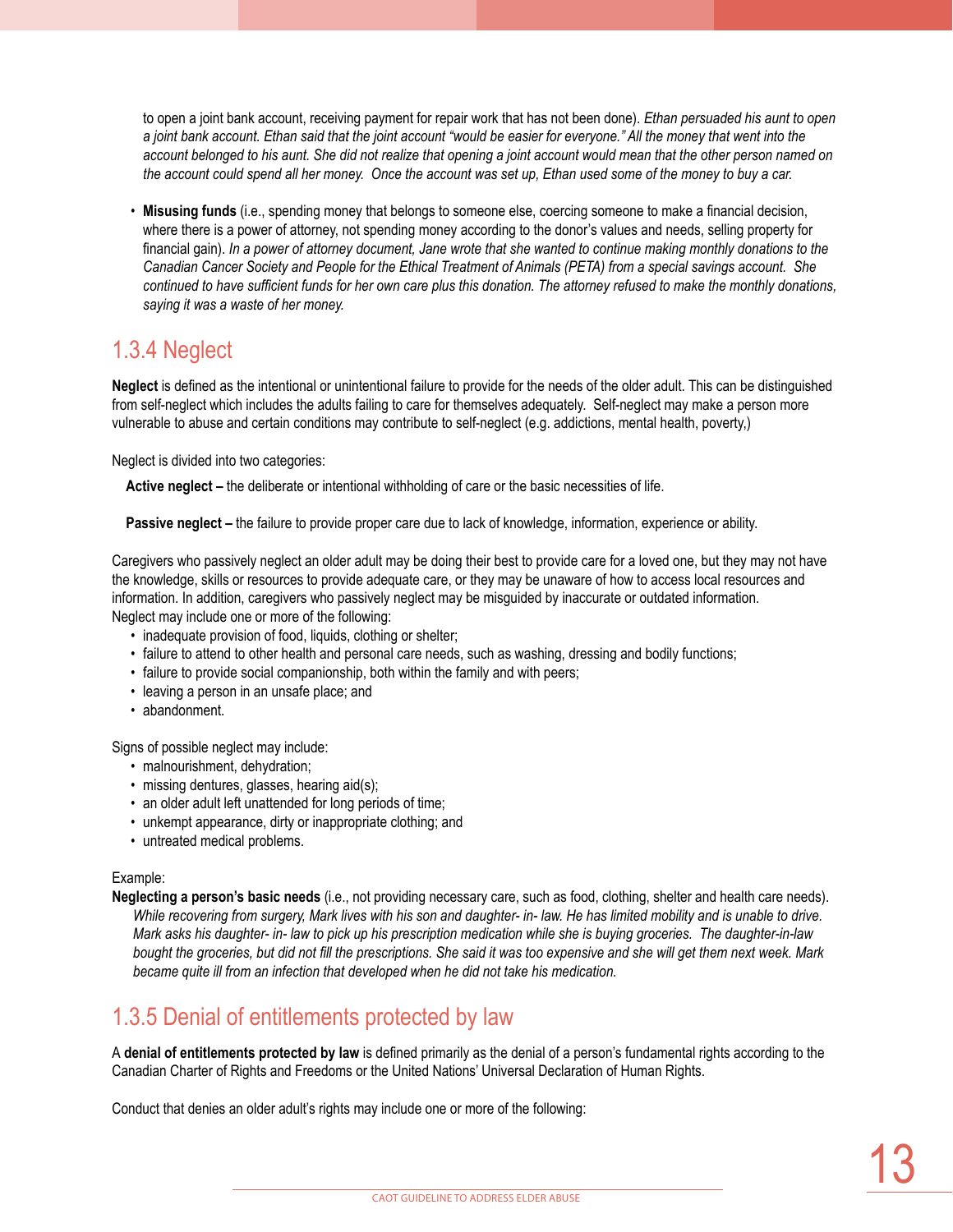- censoring or interfering with a person's mail;
- withholding information to which the person is entitled;
- restricting liberties, not letting the older adults go out and/or socialize; and
- denying privacy, visitors, phone calls or religious worship and spiritual practice.

Signs of possible violation of rights may include:

- difficulty visiting, calling or otherwise contacting an older adult; and
- excuses made by an older adult to explain their social isolation enforced by others.

# **2. First steps**

### **2.1 Recognizing elder abuse**

The following clinical scenarios are designed to trigger further assessment regarding the possibility of elder mistreatment.

*The health care provider working in home care is seeing a child to provide therapy in the home. The provider is*  working with the child in the living room every week. Every week, the provider notices that the grandmother of the family is in the kitchen. One gate blocks the kitchen from the living room and another blocks the kitchen from the other rooms to the house. The grandmother is seated in a chair against the wall and does not do any activity. The family *walks around her and does not address her. Twice when she needed to go to the toilet, she called out several times and the gate is opened for her to walk alone to the washroom.* 

### **Reflective questions:**

- 1) Why might this situation cause some concern?
- 2) Is this scenario necessarily indicative of abuse or could there be other explanations for the family's actions?
- 3) If there is abuse/mistreatment occurring, how do your observations relate to the definitions of abuse? How do they relate to the signs/indicators of abuse?

#### **Responses to consider:**

- It is concerning because the grandmother is confined to one room of the house for most of day, not participating in activities.
- Query dementia and the perceived need to ensure the safety of the grandmother, query another reason regarding safety.
- Does the activity observed relate to the indicators of neglect?

*The health care provider working in the acute-care unit of a hospital is seeing for the first time Mrs. M., who is admitted*  with a hip fracture. Mrs. M. is frail but cognitively alert. The provider talks with health care team members who state *that Mrs. M. had the fracture for five days prior to coming to emergency. The other team members do not have concerns about her discharge except that she needs the standard devices. The provider, asks Mrs. M.'s who states that her husband refused to let her call the ambulance because of the cost, and he wants her home to cook. Mrs M. also is reluctant to either rent or purchase any ADL equipment for discharge. The health care provider wonders if the husband is a supportive caregiver, but is aware that the system and team are pressing for discharge soon.*

### **Reflective questions:**

- 1) How can we be certain that this represents an abusive situation, or might other explanations be plausible?
- 2) If there is abuse/mistreatment occurring, how do your observations relate to the definitions of abuse? How do they relate to the signs/indicators of abuse?
- 3) If the provider suspects abuse or neglect, at this early stage of detection, what discussions might the provider have?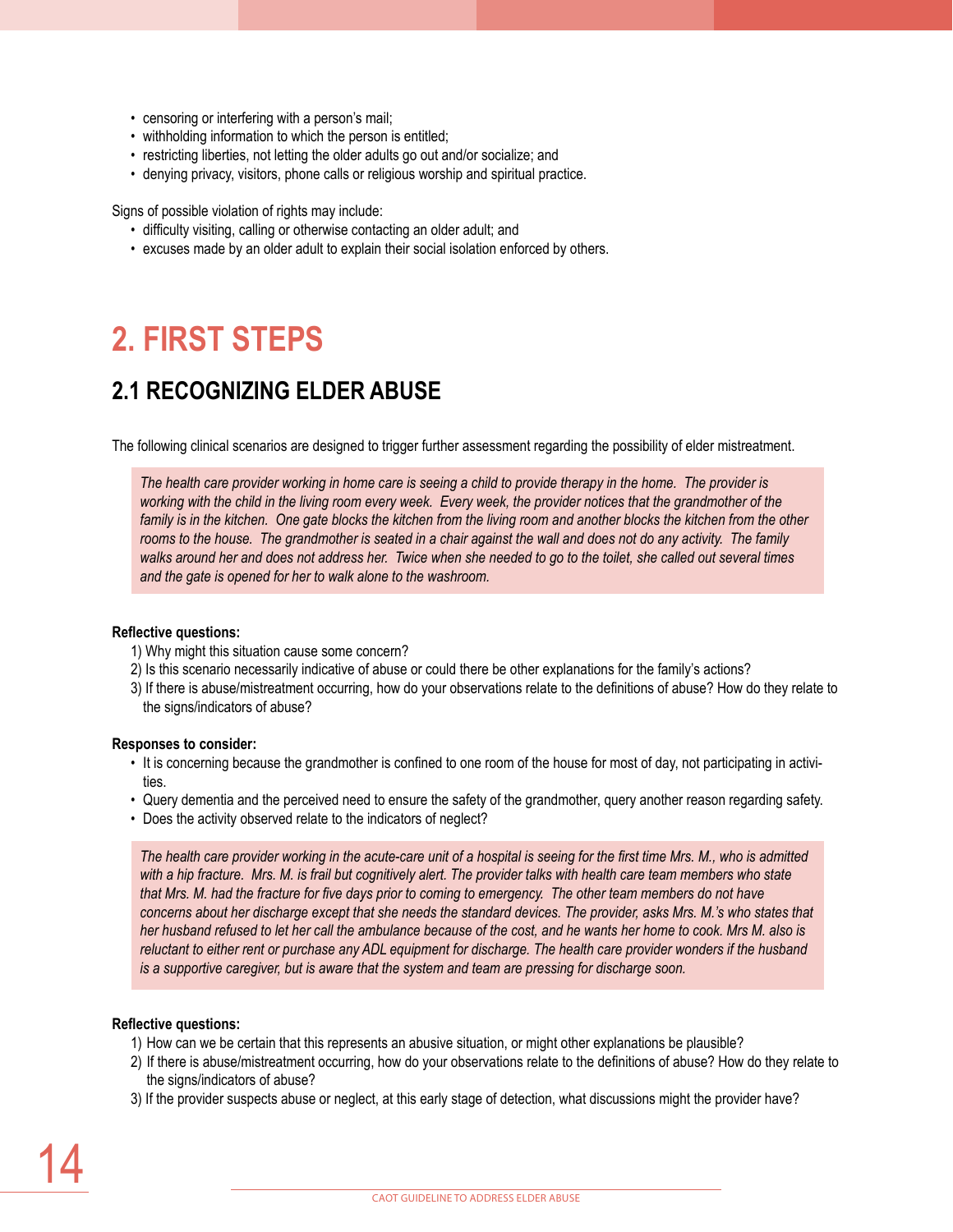#### **Responses to consider:**

- Perhaps the husband lacks awareness in general? Perhaps Mrs M. minimized her situation for various reasons? Is there possible financial strain?
- This situation relates to the indicators of neglect, but may also relate to the indicators of physical abuse.
- It is suggested that the provider discuss the suspicion of abuse / neglect with team members. It is possible that the discharge plan needs to be changed which may ultimately involve several team members (see document section on "next steps"). If other team members disagree that suspicion of abuse/neglect is not warranted the provider should at least document, and be sensitive to their suspicion when planning discharge and recommending follow up services. It is important to note the red flags, and start making inquiries. At this very beginning (detection) stage, and in a team environment, the provider would want to seek support and information. Likewise, if one has another team member approach with a suspicion, it is important to be sensitive to the concerns of that team member.

*The health care provider, who is consulting in a long-term care home, has been seeing Mr. J. weekly. He recently has become very withdrawn, with no change in his medical status and he is oriented to person, place and time. He appears*  anxious and told his nurse yesterday that he wants to sell his home to be able to make payments for a semi-private *room for himself at the nursing home. He said that his daughter lives in the house and is refusing to help him sell it.*

#### **Reflective questions:**

- 1) Why might this situation cause some concern?
- 2) If there is abuse/mistreatment occurring, how do your observations relate to the definitions of abuse? How do they relate to the signs/indicators of abuse?
- 3) It is possible that his daughter is not aware that she is a possible perpetrator of abuse/mistreatment. How can the definitions of abuse/mistreatment help in this scenario?

#### **Responses to consider:**

- It is concerning because Mr. J. seems to have decreased control over his finances and his daughter seems to be playing a part in this. Is there a valid reason for Mr. J. to have to sell his home? Has there been a decrease in his financial status and does his family have anything to do with that? Is there any change in his mental status?
- Does this scenario relate to the definitions/indicators of financial abuse?
- The definition includes refusing to move when asked, pressure to make financial decisions in one particular way. Educate Mr J and his daughter about what could be considered against the law. Assuming Mr J remains capable of making financial decisions, he has right to make final decision about selling his home.

### **Summary to consolidate skills:**

Signs of abuse/mistreatment may come through either the disclosure by the vulnerable person or observations of such indicators as the living environment, financial circumstances, family relationships or the older adult's communication with others. Two important questions that are central in helping to recognize situations of possible abuse are:

- Why is this situation causing me concern? (Listen and watch for red flags.)
- What am I observing? (Get facts, reflect on the situation and how it fits with the definitions of abuse/mistreatment.)

After completing this section, the following is an overall reflective question: *Have there been situations like this that have caused you some concern in your practice?*

### **2.2 Barriers to disclosure**

**Why is elder abuse kept secret?** Disclosing the abuse experienced may be difficult because the older adult:

**• does not recognize the situation as abusive.**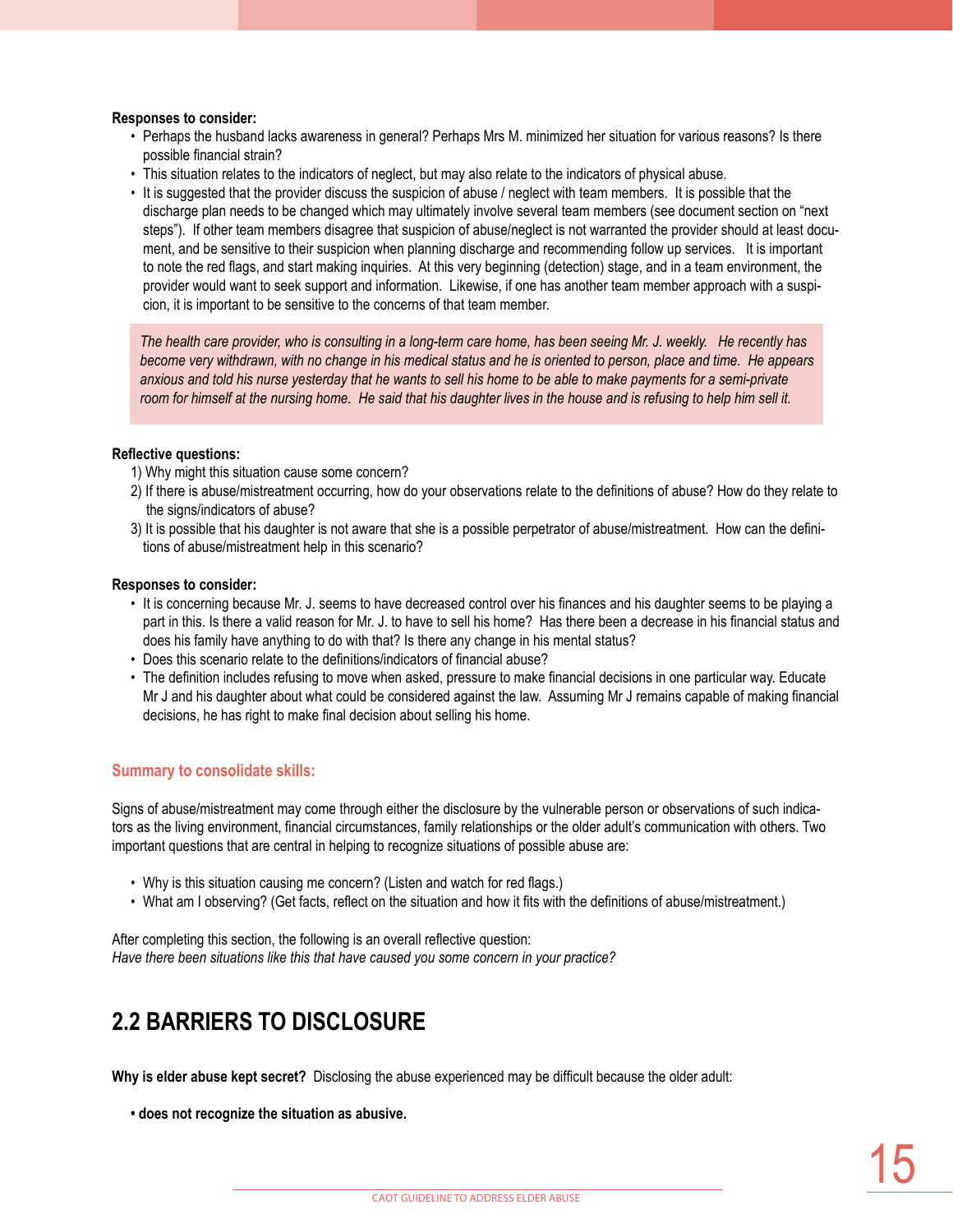People who have lived in abusive circumstances over a period of time may stop recognizing abuse because it is a regular occurrence.

**• does not know where to get help.** 

Older adults may not be aware of agencies or individuals who can assist; they may have tried to get help in the past and were unsuccessful.

**• fears it will escalate.** 

Older adults may be afraid that if they say something or complain, the alleged abuser will find out and the abuse will get worse. Older adults are often at greater risk when the abuse is brought out into the open.

### **• worries about what will happen if the abuse becomes known.**

Older adults may worry that the person abusing them will be arrested, and they often do not know that this may be an avenue for the perpetrator to get badly needed help. They may also worry about where they will live and not want to leave their own homes. They may be fearful of having to move into a facility, which the person abusing them may have been threatening.

#### **• feels humiliated.**

Older adults may feel humiliated because they mistakenly believe that they should be able to control or stop the abuse.

#### **• takes blame for the abuse.**

Older adults who are abused may feel that they deserve the abuse because they 'chose the wrong spouse' or perhaps feel guilty about how they functioned as parents.

#### **• fears a loss of connection.**

Older adults may no longer have siblings, relatives or a spouse still alive. The alleged abusers may be the only people with whom the older adults connect personally or is their only conduit to the outside world. Many alleged abusers threaten their victims with ending contact with loved ones such as grandchildren.

#### **• believes that family honour is at stake.**

Older adults who are abused may believe that disclosing abuse will bring shame and dishonour to the entire family. In some communities, the family unit is considered more important than the individual; the older adult may feel a duty to suffer in silence rather than bring adversity or shame to the whole family.

### **• believes that privacy is at stake.**

Older adults who are abused may believe that they should be able to solve their own problems (and not "air dirty laundry in public," for example).

#### **• has a history of abuse.**

Older adults who are abused may have had previous experience in disclosing an incident of abuse and had a poor or unpleasant outcome.

**• lack of evidence:** The older adult may believe that lack of evidence means they will not be taken seriously, or that reporting will be a waste of time

#### **Content from the above section obtained from:**

Government of Canada. (2008). Recognizing Elder Abuse. Ottawa: Human Resources and Skills Development Canada

### **Clinical scenario and reflective questions:**

Health care providers can often be in a position to empower the older adult to overcome some of the barriers to disclosure. How does awareness of the barriers to disclosure increase the skill of a therapist to support the older adult?

Consider the following clinical scenario: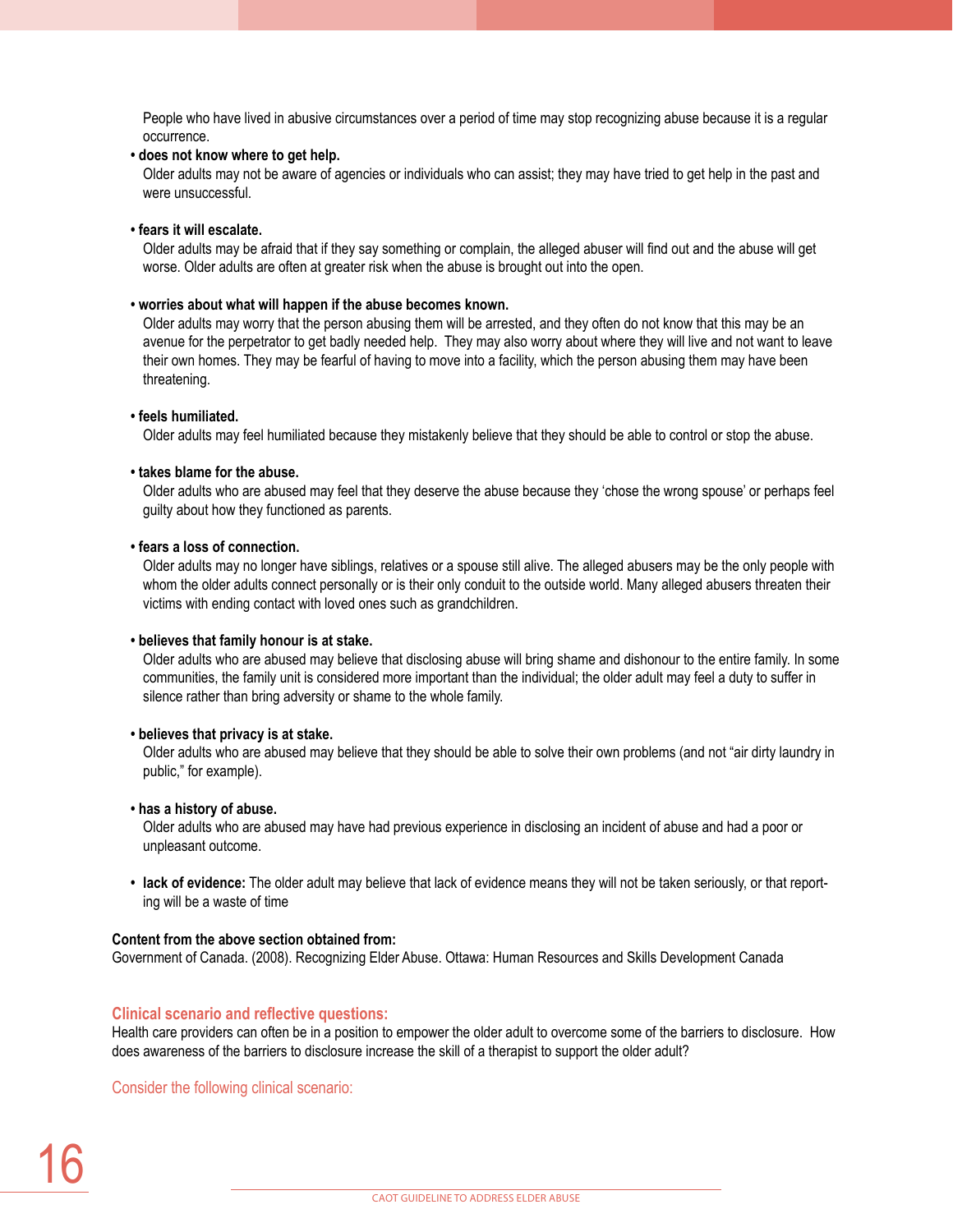*Mrs. S. has Parkinson's disease and lives with her son and daughter-in-law. The health care provider has noticed that she is frail and unkempt, smells of urine and is unable to recall her medical history. On speaking with the family, they say that she is requiring more help and they would like homemaking but they want to take care of her at home. Mrs. S.'s son calls the provider on his own and states that he didn't want to say anything during the visit but his wife has*  started yelling at his mother, and discourages her from coming out of her room to eat with the family. She says she'll *"put her in a home," but when he has talked with his wife she denies being frustrated. He is worried that his wife is "too stressed" but wants his mother's income to keep their own household running.* 

### **Reflective questions:**

1) Why might this situation cause concern?

- 2) Mrs. S's son overcame barriers to disclose his concerns, and is putting some trust in the therapist. What other barriers might he still be facing?
- 3) Knowing he may face more barriers, how might you consider supporting and empowering him?

### **Responses to consider**

- It is concerning because Mrs. S. may not be well cared for by family, there is possible caregiver stress relating to her daughter-in-law and/or any other family members. Seek information about caregiver stress.
- The son may have difficulty talking to his mother or wife about the situation, may have caregiver stress himself and difficult to acknowledge, financial or other strains may be a barrier to changes, may not be aware of supports or other solutions.
- Acknowledge that it may be difficult to discuss, recognize the good decision to talk about it, acknowledge importance of mother's care to the son, ask about best place/time to talk further, acknowledge seriousness of situation (i.e., mother's care is important, possibly educate about signs of neglect & ask about signs of physical abuse).

Providing information about caregiver stress might be very important in this scenario. Links to information about caregiver stress: Canadian Caregiver Coalition: http://www.ccc-ccan.ca/index.php Canadian Association of Occupational Therapists: "Quick Tips" section: http://www.caot.ca/default.asp?pageid=3696 Alzheimer Society: http://www.alzheimer.ca/

**Summary remarks:** Health care providers because they often are in close contact with clients and families, are in a position to be entrusted with information about abuse/mistreatment. Understanding first the signs of abuse/mistreatment and knowing the barriers to disclosure can increase the ability of the therapist to empower and support the vulnerable adult.

# **2.3 Types of information needed during identification of abuse/mistreatment**

Two types of information are needed as soon after abuse/mistreatment is suspected. Even if abuse is not confirmed, this information is important for choosing supports and actions in later on with the older adult.

- *Determine risk of harm/urgency:* Is this an emergency? Focus on the risk of imminent harm, and consider the immediate safety of the older adult. Call 911 or your community's emergency number if it is a life-threatening emergency situation and stay with the person for support until help arrives. People who can help must remain alert and non-judgmental, and do not jump to conclusions or ignore danger signs. If it is an emergency and it is safe to do so, it is valuable to determine the immediate supports for the vulnerable person (ie which family or friends are supportive?) and communicate this to the emergency providers.
- *Determine cognitive ability*: Is the older adult oriented to person, place and time? Do they recall events with accuracy? Do they have an understanding of the risk of harm to themselves? Whether the older adult is cognitively capable of understanding the situation influences the direction of the next steps. It may be possible that cognitive impairment may not be apparent, especially if the abuser is with the person during each visit. A structured evaluation may be of some help to understand the cognitive status.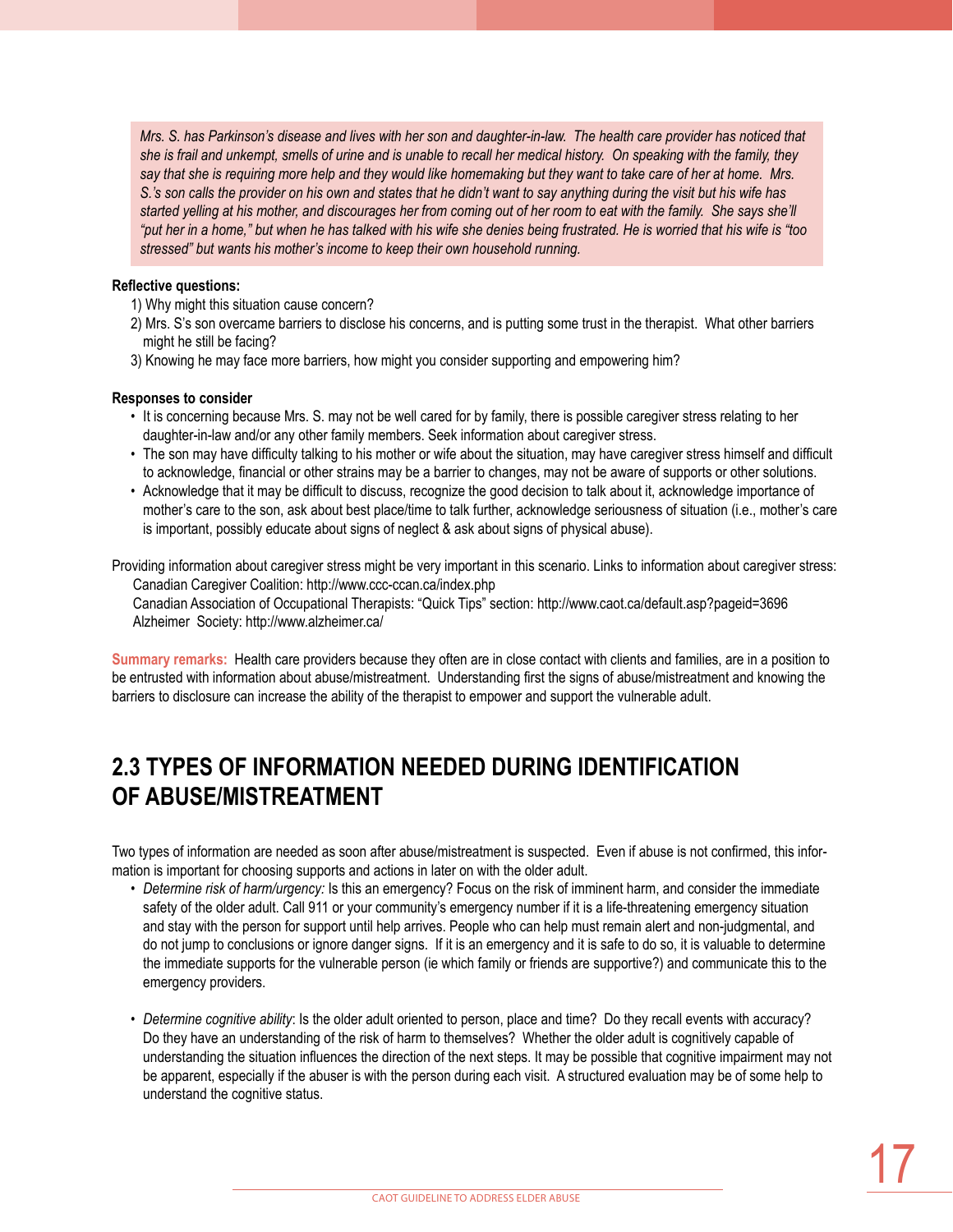Below are two suggested resources that outline steps to address a situation of possible elder abuse. Each serves as a guide to use alongside knowledge of the legal requirements within each province. These guides can be useful quick references for systematically sorting through difficult situations using ethical reflection for decision-making. Both are designed specifically with health and social service providers in mind.

**IN-HAND:** An ethical decision-making framework by Dr. Marie Beaulieu. Available through: National Initiative for the Care of the Elderly (NICE). This tool is accompanied by an overview in short video clips. (Dr Beaulieu requests that the video clips be reviewed prior to using the tool.) The video clips can be accessed at www.nicenet.ca and input "In Hand" in search field.

**DECISION TREE:** Senior's Resource Centre Association of Newfoundland and Labrador (2004), Looking beyond the hurt: A service provider's guide to elder abuse, pp 50-53. This can be accessed online at www.seniorsresource.ca

### **2.4 Mental capacity and consent**

The Canadian Centre on Elder Law has prepared the following frequently asked questions for health care providers nationally to use when considering cognitive ability:

### What is mental capacity?

Capacity, also called mental capacity, is an individual's ability to make decisions that may have legal or other consequences. Legal definitions of capacity vary depending on the province or territory. In general, a capable adult must be able to understand information and appreciate the consequences of decisions. In most jurisdictions, laws applying to guardianship and health care consent state that every adult is presumed to be capable of making decisions.7 In some jurisdictions (e.g. New Brunswick), the term competency is used instead of capacity to refer to the ability to make decisions.

### How does capacity relate to elder abuse and neglect?

A lack of capacity could affect a person's ability to access support or assistance. Capacity is also relevant to whether a person can provide informed consent to supportive interventions. Some forms of elder abuse are connected to disregarding mental capacity or disregarding a lack of capacity.

*Jill has lost her verbal communication skills and her hearing since her stroke. Although she remains cognitively sharp, she has been having trouble making her wishes known and often does not notice decisions that are made on her behalf until the damage has been done. Her grandson, who has a power of attorney for property, arranges for her home to be sold and wants her admitted to a care facility. He is the only person who knows these decisions go against her previously expressed wishes.*

### When is someone legally incapable?

In the context of day to day practice, practitioners must determine whether an adult to whom they are providing or offering services or care is capable of making decisions to direct their own care. However, an adult may be incapable even if no formal process has been initiated to appoint a substitute decision-maker for the adult. Health care practitioners deal with capacity issues as a regular aspect of their practice.

A judge can declare that an adult is incapable, based on evidence. This can result in the appointment of a guardian as a legal

<sup>7</sup> See for example, Adult Guardianship Act, R.S.B.C. 1996, c. 6, s. 3; Representation Agreement Act, R.S.B.C 1996, c. 405, s. 3; Health Care (Consent) and Care Facility Admission Act, R.S.B.C 1996, c. 181, s. 3; Adult Guardianship and Trusteeship Act, S.A. 2008, c. A-4.2, s. 2(a); Adult Guardianship and Co-decisionmaking Act, S.S. 2000, c. A-5.3, s. 3(b); Vulnerable Persons Living with a Mental Disability Act, C.C.S.M. c. V90, Preamble; The Health Care Directives Act, C.C.S.M. c. H27, s. 4; Substitute Decisions Act, 1992, S.O 1992, c. 30, s. 2; Health Care Consent Act, 1996, S.O. 1996, c. 2, Schedule A, s. 4(2); Code civil du Québec, L.R.Q., c. C-1991, s. 154; Consent to Treatment and Health Care Directives Act, R.S.P.E.I. 1988, c. C-17.2, s. 3; Hospitals Act, R.S.N.S. 1989, c. 208, s. 52; Advance Health Care Directives Act, S.N.L 1995, c. A-4.1, s. 7; Guardianship and Trusteeship Act, S.N.W.T. 1994, c. 29, s. 1.1; Guardianship and Trusteeship Act, S.N.W.T. (Nu.) 1994, c. 29, s. 1.1; Adult Protection and Decision-Making Act, Schedule A, S.Y. 2003, c. 21, Sch. A, s. 3.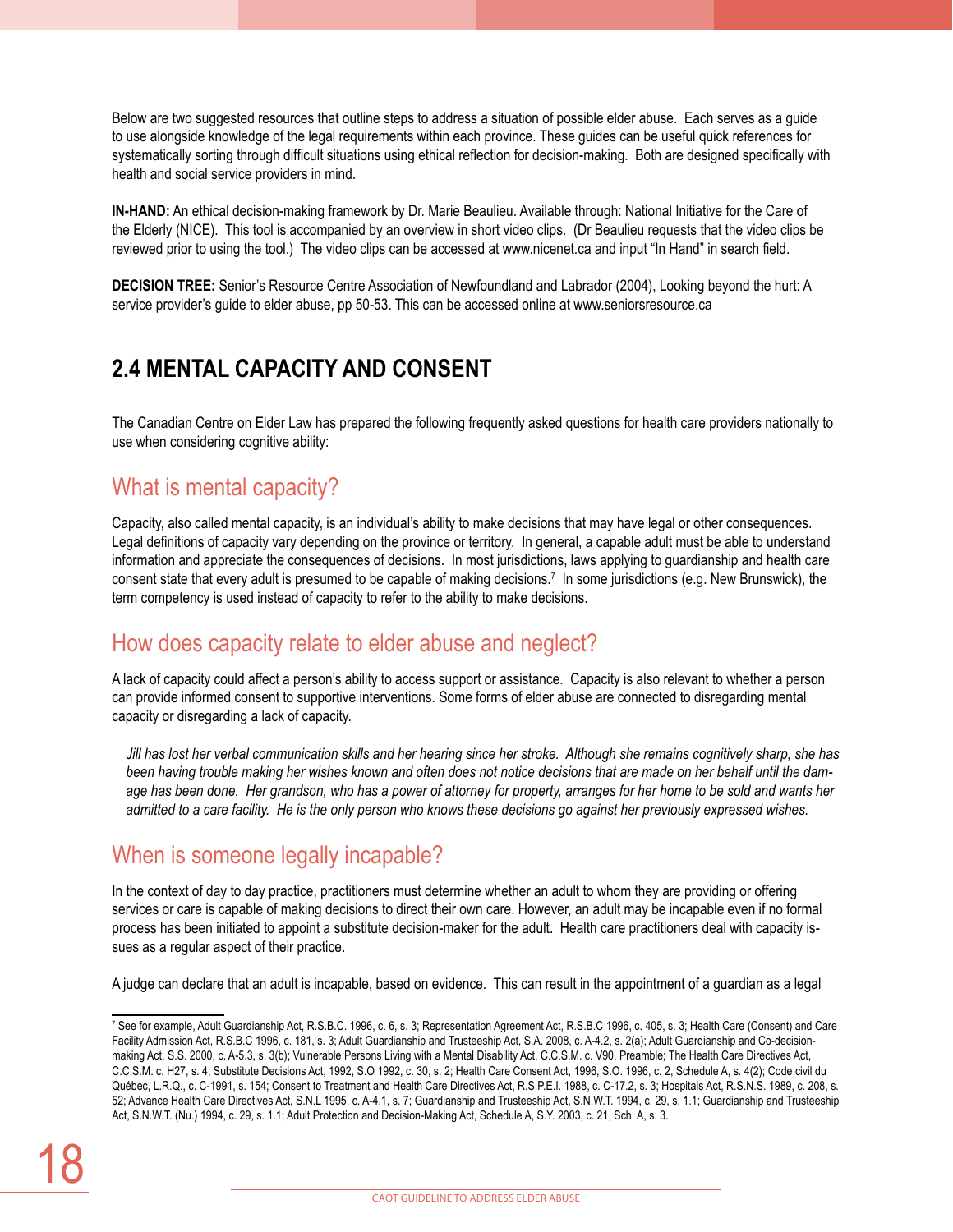substitute decision-maker for the adult. A person may be incapable of some decisions or types of decisions. For example, a finding of incapacity may be limited only to financial matters or a particular subset of personal care decisions. A guardianship order will set out what decisions the substitute decision-maker has authority to make.

If a practitioner does not think the adult is capable then the practitioner should be getting consent from the person appointed by the adult in a previously drafted document, such as a representative agreement or a power of attorney for personal care, if such a document exists. Otherwise, the practitioner must get consent from the appropriate "default" health care decision-maker under the laws of that province or territory. Everyone has a substitute decision-maker for health whose authority kicks in in the event of incapacity, where a person has not chosen their own substitute decision-maker in advance.

Practitioners should also be alert to signs that an adult is incapable and might benefit from access to additional support or assistance. For health care practitioners, assessing capacity is a regular part of practice, even when he or she is not participating in a formal capacity assessment or legal process relating to determining capacity.

### What is the impact of becoming legally incapable?

An incapable adult may lose the right to make certain decisions in relation to health care, personal matters or finances. A guardian or substitute decision-maker might be appointed to make decisions according to the incapable adult's values and needs. Alternatively, in some provinces or territories, an adult who has incapacity issues might agree to or designate a formal assistant or supported decision-maker if they are able to make decisions with support or assistance. However, this option is not available in every province or territory. Note, a supported decision-maker is not simply someone an adult consults or asks for help from with respect to decision-making, but rather a legal supported decision-maker appointed or agreed to in accordance with laws of that province or territory.

The consequences of losing the right to make decisions can be very serious. The ability to make decisions is a fundamental human right and the loss of this right can be devastating.

### Does capacity change?

Individuals with capacity limitations may experience fluctuations in capacity throughout the day or go through longer episodes of reduced or improved capacity. This may depend on factors such as time of day, a medical condition, or situational stressors (e.g. grief from loss of a spouse, financial stress). You may be able to enhance the ability of a client or patient to participate in decision-making by adapting your practice (e.g., by carefully choosing the time of day to meet with an individual with capacity issues or by choosing a meeting place or supports with whom the person will feel most calm).

### Can an older adult make unwise or risky decisions?

All adults have the right to make unwise or risky decisions. The tendency to make damaging choices does not make an older adult incapable. For example, adults who have been habitual gamblers should not be considered incapable simply because they are older and prone to taking financial risks. All adults retain the right to make choices. Adults with capacity can choose the people with whom they live or associate, including people who may be abusive, unless a judge has granted an applicant a protection order such as a no contact order.

### What is consent?

Consent means giving someone permission to do something that impacts you. The adult who is giving consent must have the mental capacity to understand and appreciate the consequences of their decision. If an adult is legally incapable, then consent must be obtained from the guardian or substitute decision-maker. Otherwise, consent is not valid.

### How can consent be given?

Consent can be expressed verbally or in writing. It can also be implied in a person's behaviour.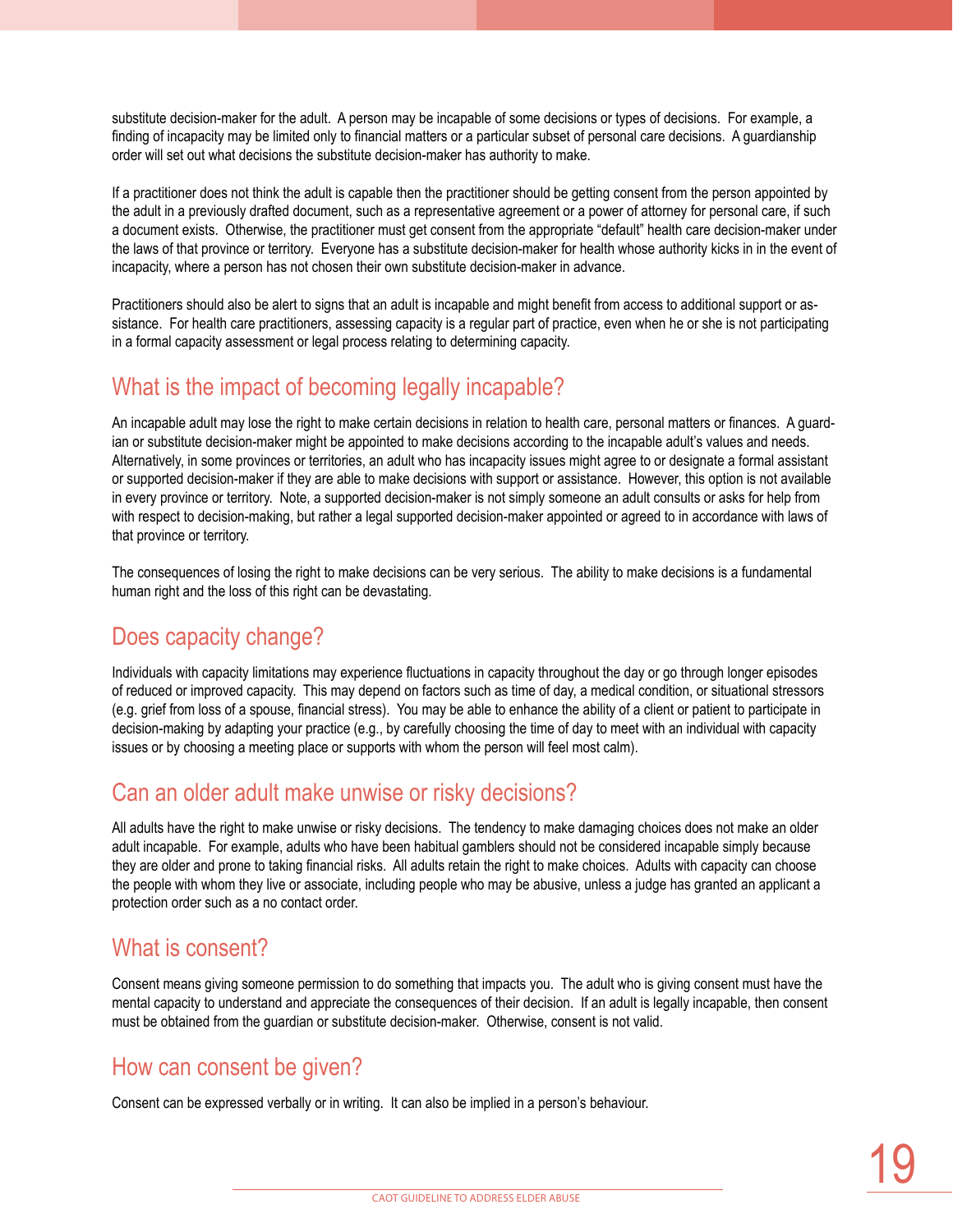### When is it necessary to seek consent?

Consent is required each time a provider wishes to initiate services or treatment, except in emergencies or where the law prescribes otherwise. As the services or treatment evolve, or as new information becomes available, consent may need to be reaffirmed. Consent can be required to share an adult's personal information.

### Can an older adult refuse or withdraw consent?

An older adult with mental capacity has the right to refuse services or treatment. A mentally capable older adult may also withdraw consent at any time.

Suggested resource pamphlet: Access online from Canadian Centre for Elder Law, click on "Publications', "2011", "Counterpoint Mental Capacity and Consent"

Link: http://bcli.org/sites/default/files/Counterpoint\_Brochure\_Mental\_Capacity.pdf

# **2.5 Strategies for approaching a discussion with a vulnerable older adult**

### 2.5.1 Therapeutic environment

Whether the person who is disclosing is the older adult themselves or a person who knows them well, it is important to ensure a therapeutic environment that enables a supportive relationship grounded in confidentiality and respect. Health care providers will want to consider:

- Promoting an environment where the person is comfortable and at ease. If talking on the phone, attempt to be in an environment that minimizes the chance of being overheard or interrupted;
- Providing empathy, summary statements about the person's situation and reflect feelings;
- Gathering information in a calm, non-judgmental, supportive manner, with consideration of cultural and spiritual factors; and
- Avoiding comments that may seem like putting down the alleged or suspected abuser.

### 2.5.2 Possible interview questions

Open-ended questions will allow the older adult to share information, and the examples below can be used as a tool to get the conversation going:

- How is everything going at home?
- Has anyone at home ever hurt you?
- Do you feel safe? Is there something that you would like to share with me?
- Has there been a recent incident causing you concern? Tell me about it.
- Has anyone ever tried to take advantage of you?
- Has anyone ever pressured or forced you to do things you didn't want to do?
- Do you make decisions for yourself or does someone else make decisions about your life, like how or where you should live?
- Are you alone a lot? Has anyone ever failed to help you take care of yourself when you needed help?
- Are you afraid of anyone?
- Would you like some help with...?
- It must be hard for you to look after…?

What to note:

- Are there any inconsistencies (i.e., vague explanations)?
- What are the person's wishes, what do they understand and appreciate about what is happening?
- Is any important information missing (i.e., frequency of abuse, duration, urgency, need for physical examination)?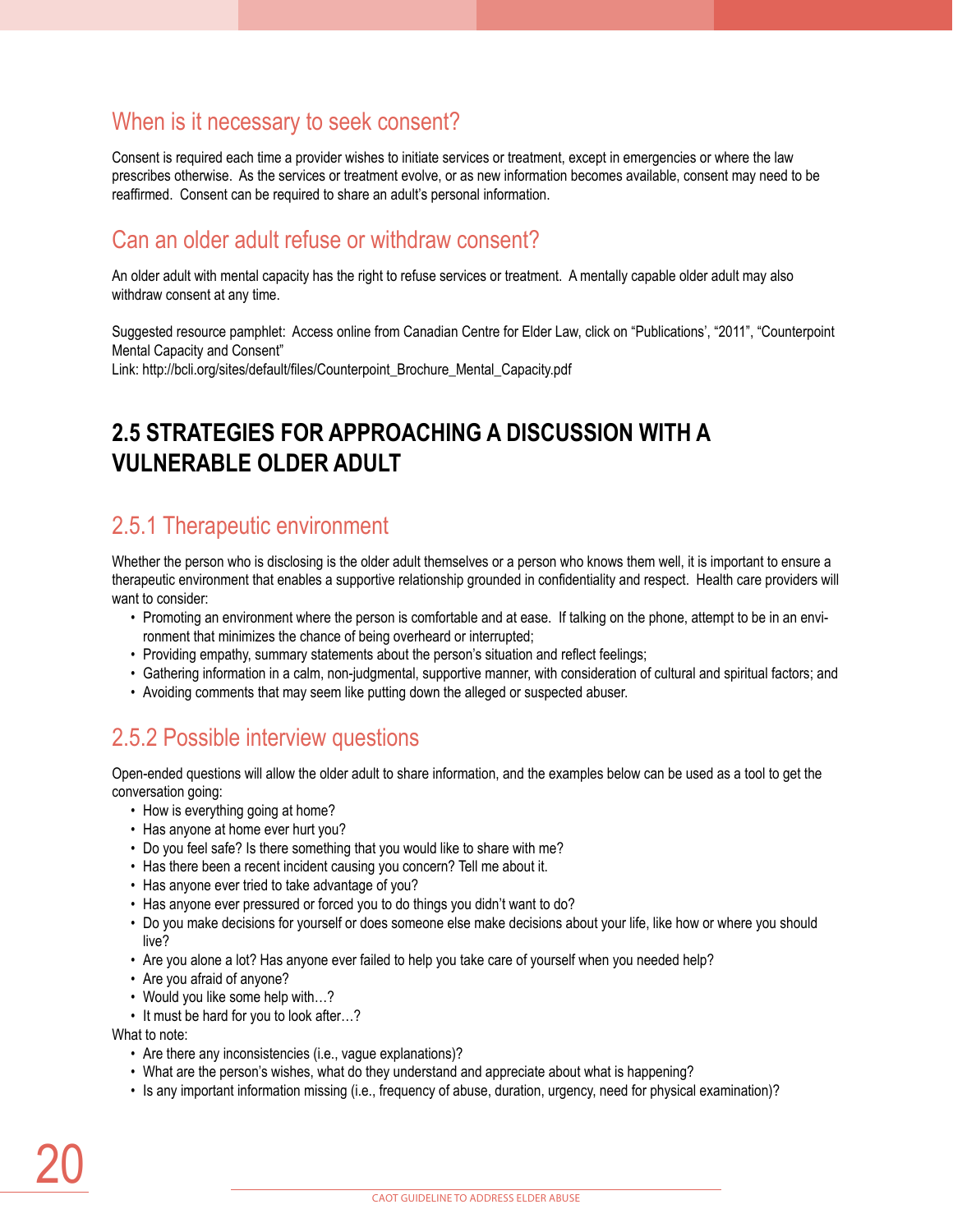Content for above section obtained through; Advocacy Centre for the Elderly (ACE) (2010) Government of Canada (2008): Elder Abuse Awareness. Ottawa: Human Resources and Skills Development Canada

### 2.5.3 Resources for standardized assessment

The following are resources for standardized assessment tools designed to assess whether a person is abused/mistreated. The items in the tool have been generated by an expert panel and may help with coverage of appropriate domains to consider. Data about the accuracy of the tool in identifying those who are abused/mistreated was not available at the time of writing. One tool was developed by an interprofessional team and is designed to help in the determination of risk: (access at "Taking Charge elder abuse" website, click on "Tools for Professionals") link: http://www.prendreencharge.com/en/tools-for-professionals/

Two more tools are available through National Initiative for Care of the Elderly (NICE): one is called the *Elder Abuse Suspicion Index* (EASI) and the other is the *Brief Abuse Screen for the Elderly* (BASE). The format is a pocket card for easy use. Please refer to the citation at the bottom of the tool for information about its development and use. The tools can be accessed at link: www.nicenet.ca (from home page go to: "Tools", "Elder Abuse")

# **2.6 Clinical scenarios and reflective questions**

### Clinical scenario #1

A vulnerable older adult is reluctant to talk about a situation of abuse/mistreatment. At this point, the health care provider is focusing on talking about the situation before taking any actions.

*Mrs. R. lives in an apartment and the home care provider has been seeing her to address her concerns with her multiple sclerosis. She uses a wheelchair and has been independent with directing her care. When the provider arrives she seems agitated. The provider asks if there is anything causing her concern. She says she isn't sure she should say anything. The provider says that there is some time to talk, and ensures that they are in a quiet area. Mrs. R. says, "Someone in my family, I won't say who, came a couple of months ago to talk about my banking and I signed a form. I think. I didn't think much of it, but now I can't find any bank statements in my drawers."*

### **Reflective questions:**

- 1) Why might this situation cause you concern?
- 2) What two types of information would the health care provider have in mind to try to gather while talking with Mrs. R.?
- 3) How can the therapist promote the physical environment for talking and help Mrs. R. feel supported to talk about the situation?

### **For example:**

- What might be the barriers Mrs. R. faces to disclosing and how might the health care provider begin to acknowledge these?
- What are some open-ended questions and/or statements of empathy that the provider can consider?
- How might you consider incorporating questions or information about abuse/mistreatment into the usual practice in your setting? (For example, could information be gathered during screening, client intake or the initial assessment process?)

### **Responses to consider:**

- 1) It is concerning because there may be possible financial abuse.
- 2) a) Whether the person is aware of situation, and b) whether there is immediate danger of harm to person.
- 3) The setting ( e.g., policies, procedures, screening on intake or initial assessment, discussion of case concerns or ethical issues with colleagues). The older adult may be worried about implications for losing care from family, isolation, values giving money to family, wants to be helpful. Asking the question, such as "What is the most important concern for you?"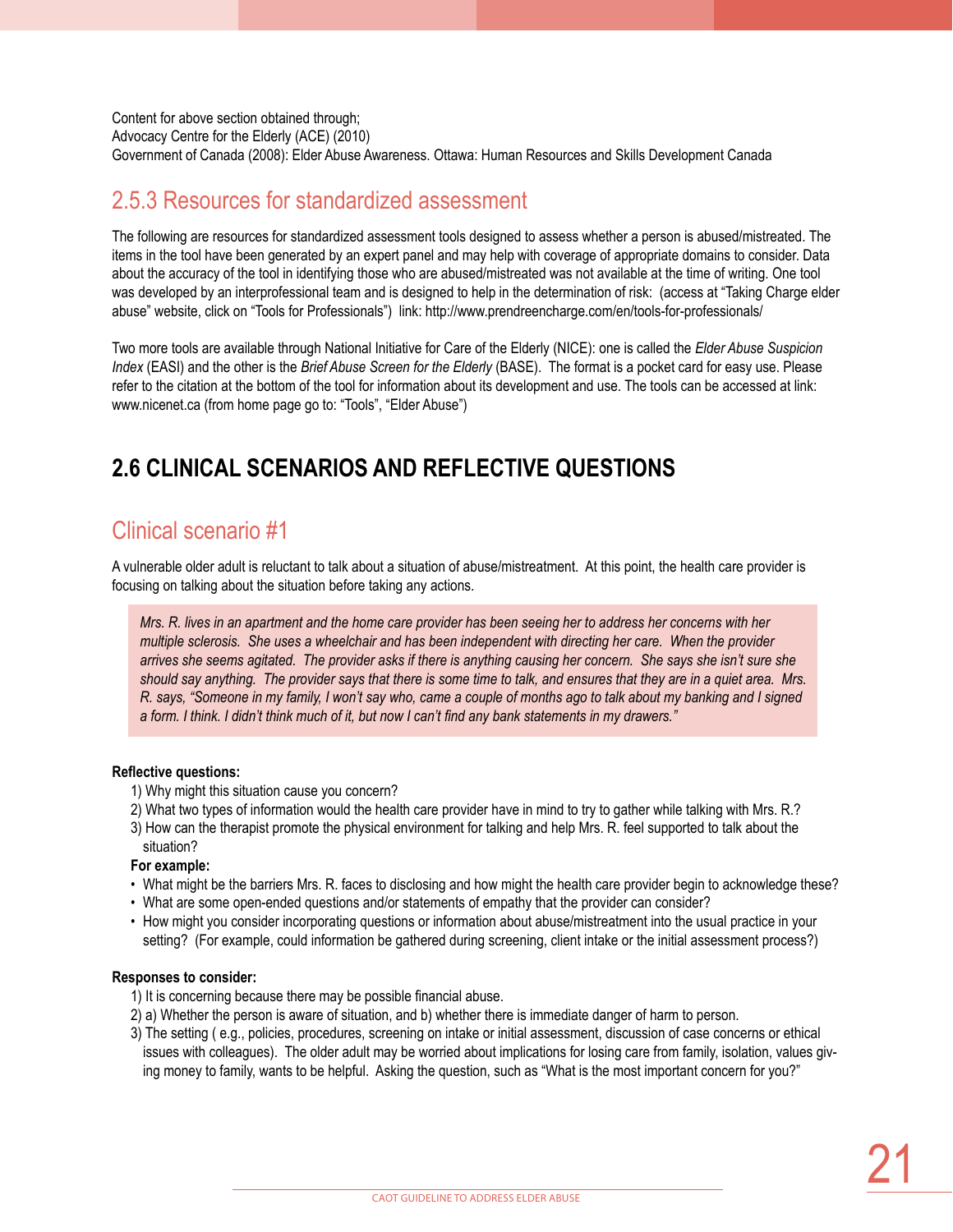## Clinical scenario #2

The following is a scenario in which the health care provider needs to consider what information to gather.

*Mrs. K. is 75 years old and living in her own home with her cousin and his wife. The health care professional (e.g. nurse, physical or occupational therapist) has a referral to see her through home care. On their first visit the professional speaks with Mrs. K., who seems unkempt. Her cousin, although in the home, does not talk with the*  professional. There are open places on the walls where paintings have recently been removed. The professional *makes an appointment to see Mrs. K. for follow-up but her cousin calls to cancel the appointment, stating Mrs. K. has a cold and he will call the therapist when they are ready. The professional consults with the social worker who also suspects financial abuse based on recent information about Mrs. K.'s banking. The social worker and professional go to the home together and find Mrs. K. locked out of the house in the back yard in extremely hot weather. She is very thirsty, appears confused, winces from pain when getting up, and has blood coming from her nose. The professional checks the home, which is locked, nobody appears to be there and the cousin's car is not in the driveway.*

### **Reflective questions:**

- 1) Why might this situation cause concern? What type(s) of abuse might be occurring?
- 2) What two types of information should the health care provider gather?
- 3) Is this an emergency situation? If so, what action should the professional and social worker take?
- 4) If Mrs. K.'s cousin arrives while the professional and social worker are with her in the back yard, what action can the therapist take?
- 5) In considering this as an inter-professional interaction between the professional and social worker, what are some thoughts about strengthening this partnership for future work?

### **Responses to consider:**

- 1) It is concerning because of suspected financial abuse, but being locked out of house may be neglect, and most importantly, pain upon getting up and bloody nose are signs of physical abuse.
- 2) a) Whether the person is aware of situation (determine orientation to person, place & time and if she recalls events of the day, what happened to cause her to be locked out) (Note that she may have delirium at this stage because of heat/dehydration.) b) Whether there is immediate danger of harm to person. Can she be left alone? Is she in immediate danger of deterioration? (Yes, this is likely because of the heat and her pain and bloody nose.)
- 3) Yes, this is an emergency situation. Call emergency services (e.g., 911), and stay with her until help arrives. Depending on the jurisdiction, the police and/or ambulance services will arrive and she will likely need to go to a hospital for assessment.
- 4) If her cousin arrives, it is possible that the professional and social worker may feel or be in immediate danger themselves. In this case, if police have not yet arrived, call emergency services again. The professional and social worker can leave if they are in immediate danger to themselves.
- 5) Some inter professional teams may choose to have debriefings after difficult casework, if it cannot be incorporated into regular meetings. It can be valuable for each provider to discuss impressions of their own strengths and areas for improvement related to the case. A supportive environment ensuring self-reflection would be an initial step to supporting team effectiveness. If this is present, the ability to give and receive feedback may also be valuable. For more resources on interprofessional team work please refer to the Canadian Interprofessional Health Collaborative: http://www.cihc.ca/

# **2.7 Documentation**

- It is important to document your interaction with the older adult following documentation standards for the professional regulatory college.
- Notably, the documentation should include objective observations. It would include physical signs, observations of the person's health status and behaviour. Comments made by the person should be recorded verbatim whenever possible (e.g., "Mrs. R. stated 'I think it's my daughter who withdrew the money,' rather than "Mrs. R's daughter withdrew the money").
- Make a note of the provider's impression regarding the two key types of information: risk for harm (was it deemed an emergency?) and cognitive ability (cognitively capable of understanding the current situation?)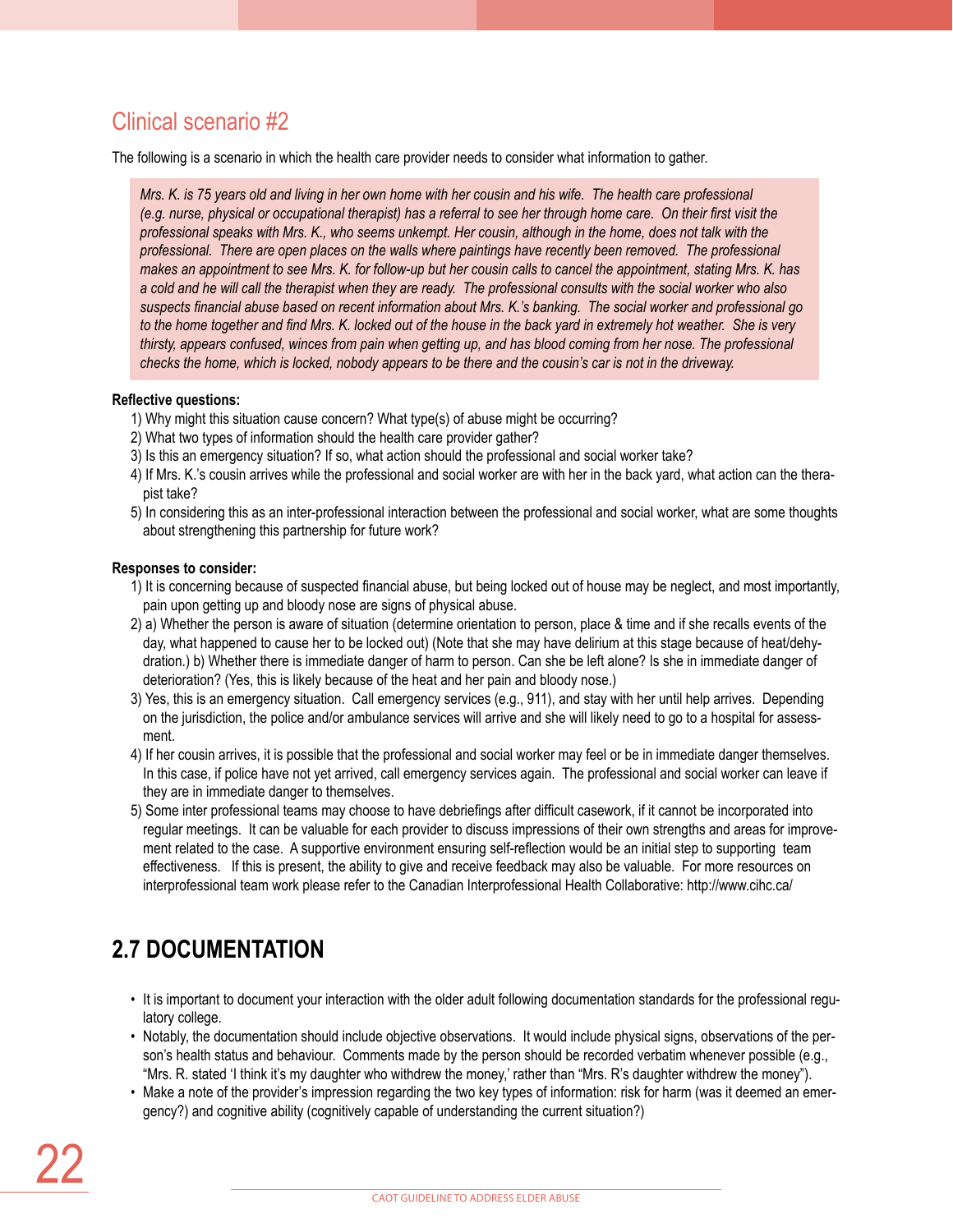• Clearly state any actions taken including discussion with colleagues, referral to resources, and provision of information to the person. Also state any plans for further action or follow-up.

The Canadian Centre for Elder Law has created a documentation tool, that can be used in combination with the NICE tools. It can be accessed online at Canadian Centre for Elder Law, click on "Publications" "2011", "Counterpoint documentation sheet": http://bcli.org/sites/default/files/Counterpoint\_Charting\_Sheet\_11-04-20.pdf

## **2.8 Interacting with the suspected abuser**

- A primary prevention strategy involves providing education to families and caregivers. Some may not be aware of what is against the law. Providing education to them about responsibilities for caregiving and powers of attorney is important. Some examples (CNPEA, 2011)<sup>8</sup> of statements to approach families are included:
	- "I wonder if I could give you some more information about power of attorney?"
		- "Is it possible that the type of power of attorney you have can't be used for health care decisions?"
		- "Were you aware that a power of attorney has to be used for the older adult's benefit, and not other people's?"
		- "Did you know that what you are suggesting might be considered against the law?" or "One would wonder if a situation of abuse or mistreatment might arise if something like that were to occur."

### Suggested resources:

Caregiver support groups: check with a local seniors' centre, government pages in telephone book, or for dementia caregivers, check with the local Alzheimer's Society www.alzheimer.ca.

In some regions, telephone buddy programs or online supports may be available for caregivers. Consider increasing respite services and referral to day programs.

Reflective questions:

- Is there a person (i.e., caregiver, family member) you can think of who has benefitted or may benefit from some information about responsibilities for caregiving or power of attorney?
- If they needed more detailed information, can you direct them to some useful resources.

# **3. Taking action against elder abuse/ mistreatment**

# **3.1 Consent is an important consideration**

Inter-professional health care providers are aware of the professional standard to seek consent to contact others. The following are some additional considerations when addressing a situation of a vulnerable adult giving consent:

- i. Note that often a person needs to trust before they can agree to receive help. They need to trust that help is available and that you will follow through with any offers of help.
- ii. Your role likely would be as part of a team of service providers. You will need to give information about who else will be able to provide support and linking with the broader community.
- iii. If the person does not consent, maintain contact with them to try to provide education and a plan for safety (see point 3.3 "Safety plan").

<sup>8</sup> Canadian Network for the Prevention of Elder Abuse (CNPEA) (2011). Improving access to justice. Retrieved March, 2011 from: http://www.cnpea.ca/ improving\_access\_to\_justice.htm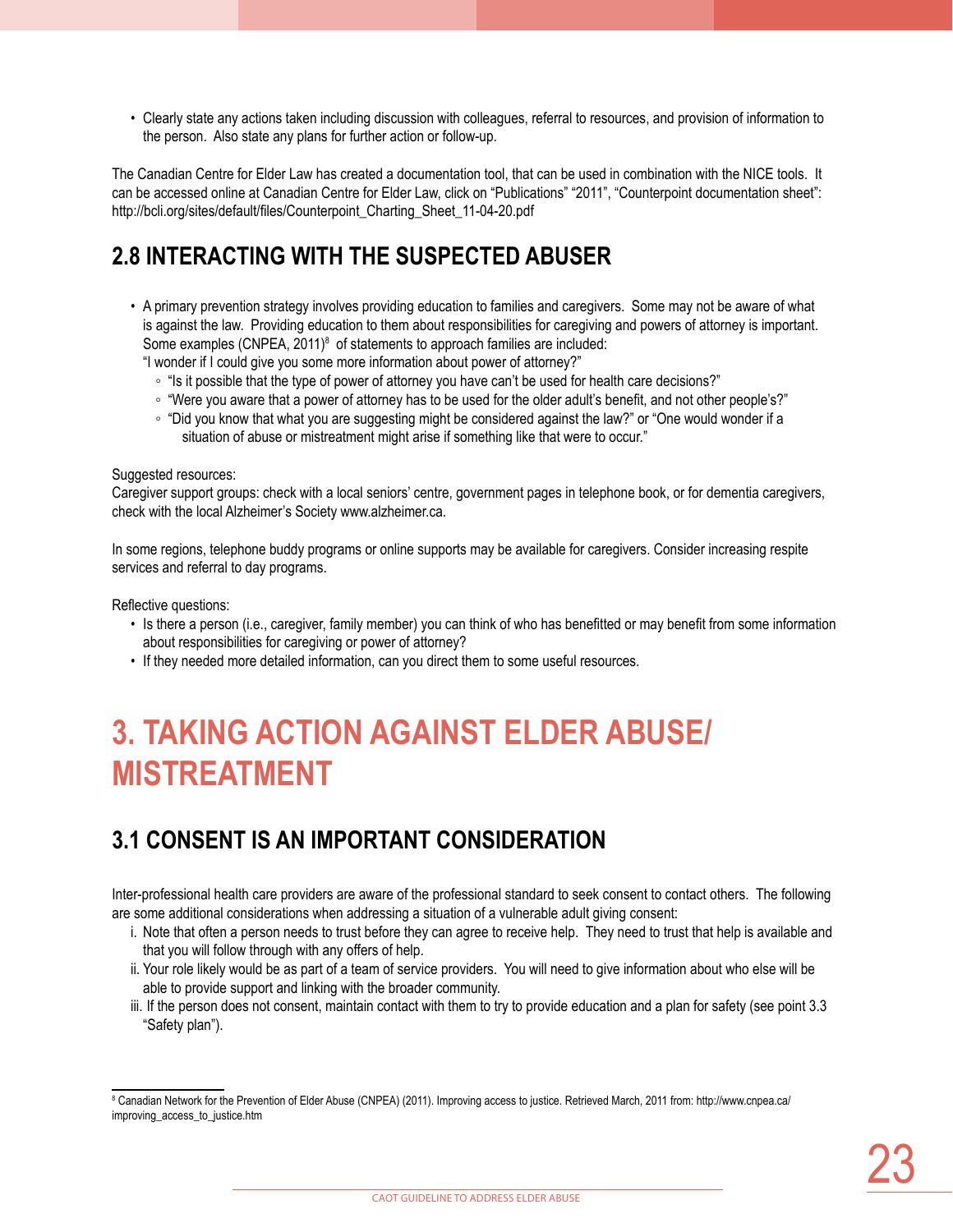# **3.2 Reporting**

- It is important to know that there are certain legal requirements to report that differ in regions across Canada.
- Regulated health care professionals are bound by regulatory requirements of provincial professional colleges of to report abuse in certain circumstances.

# 3.2.1 Disclosure of information and professional confidentiality:

### **What is professional confidentiality?**

- Professional confidentiality refers to the legal obligation of a professional, employee or volunteer to keep the personal and health information of a client confidential.
- Confidentiality ensures that vital information is kept private. Privacy laws across Canada say that confidential information can only be shared in limited circumstances. Many professional bodies also address confidentiality in their *Code of Conduct or Code of Ethics*.
- The general rule is that disclosure of a person's confidential information requires the person's consent. This section discusses exceptions to that rule. See Section 3.2.2, Elder abuse in your region, for the rules and exceptions that apply in the province or territory in which you practice.

### **When can confidential information be disclosed without consent?**

Before discussing exceptions to the requirement to get consent it is worth noting that even if you are not required to get consent, it may still be best practice to get consent. Often a client or patient will give you permission to share their personal information with a third party if you go over the circumstances and your concerns with them and ask for their permission. The best form of help is almost always something the older person identifies as helpful. Abuse takes away a person's sense of power and control. Be conscious that your response serves to empower the older person rather than take more personal power away.

- According to the law, confidential information may be disclosed without consent under limited exceptions created by provincial, territorial and federal laws. Some laws that apply to adult protection state that the obligation or option to report abuse or neglect applies to confidential information, and so information may (or in some circumstances must) be disclosed without the vulnerable adult's consent, without breaking the law. Personal information law also creates exceptions. This section highlights exceptions of particular relevance to elder abuse and neglect.
- In terms of responding to elder abuse and neglect, there are essentially four exceptions to the requirement to get consent that apply in all provinces and territories. Be aware that the precise language used in each law to set out an exception varies in each province or territory. To appreciate your obligations you must be informed of the specifics of the law that applies in the jurisdiction in which you practice. This summary is intended to review general concepts found in personal information law. We encourage you to consult a supervisor and review policy interpreting obligations under personal information law before you share a client or patient's personal information without their consent.

### **Generally speaking, disclosure is permitted where the disclosure is:**

- 1. Authorized or required by another law;
- 2. Provided to assist with a police investigation, or where the police produce a warrant or production order;
- 3. Consistent with the purpose of collection; or
- 4. Required for health and safety reasons.

### **Disclosure authorized or required by another law**

- Disclosure of information by a person without an older adult's consent is permitted in all provinces and territories where disclosure is authorized or required by another law. Therefore, in any jurisdiction where there is legislation allowing or requiring an individual to respond to abuse or neglect of an older adult, it will not be a violation of privacy or confidentiality to disclose the confidential information for the purpose of responding to the abuse or neglect.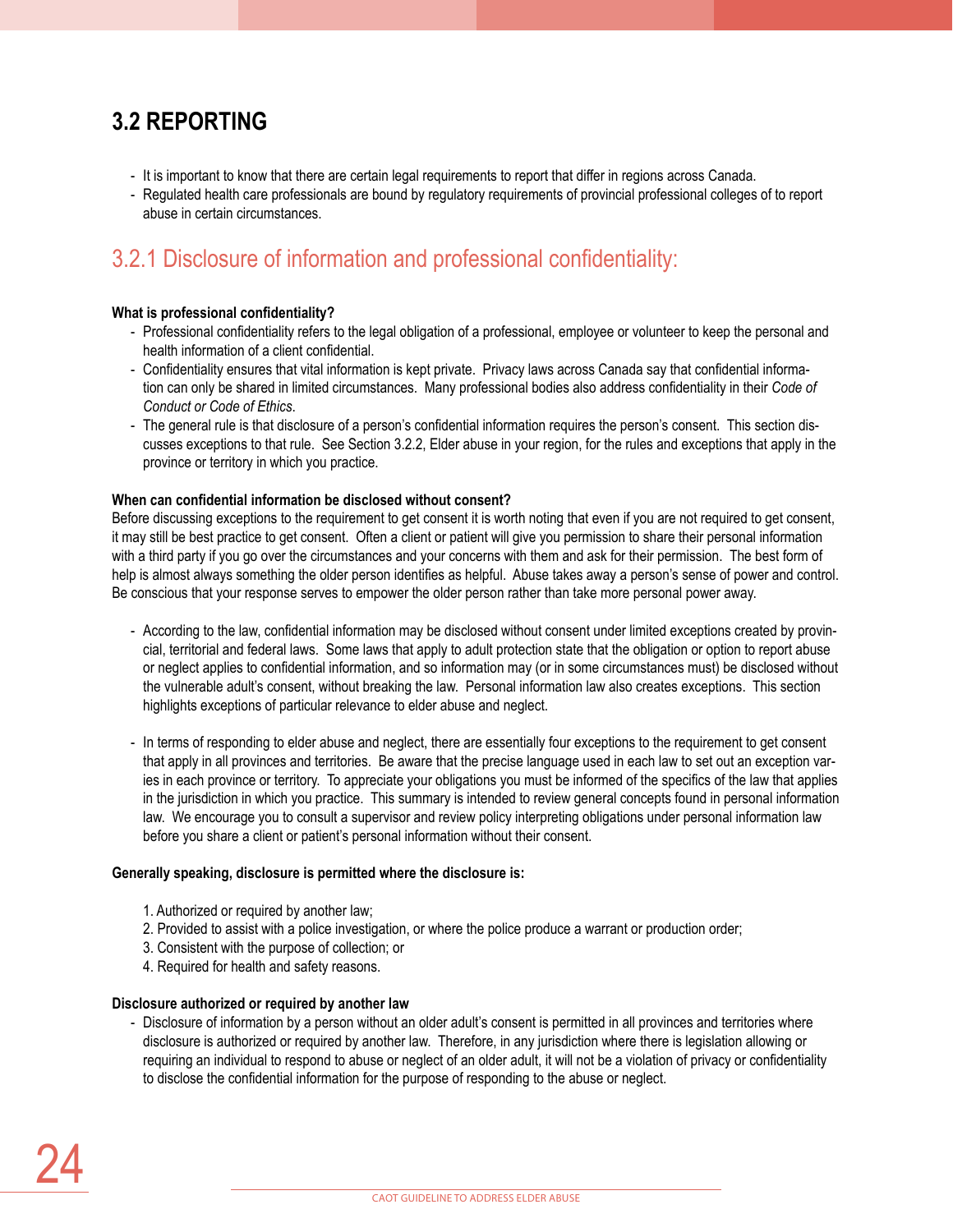- Other jurisdictions require disclosure when requested by certain agencies investigating allegations of abuse. For example, in Saskatchewan, any person must provide any information requested by the Public Guardian and Trustee investigating an allegation of financial abuse.<sup>9</sup>

### **Disclosure to assist with a police investigation**

- All provinces and territories allow disclosure of confidential information in certain circumstances where you are assisting with a police investigation, in some instances even before charges have been laid or a court order or warrant produced. If a practitioner is requested to provide personal information without first getting consent then it is important to be aware of the specific wording of the exception contained in the law that applies in your province or territory of practice.

### **Disclosure consistent with the purpose of collection**

**- If the reason that confidential information has been collected requires information to be shared, then disclosure to**  fulfill that purpose is allowed. For example, if a health care worker collects personal information for the purpose of delivering a health care service and the information must be shared with a medical professional in order to effectively deliver the health care service, then disclosure to the medical professional is allowed.

### **Disclosure required for health and safety reasons**

- Disclosure may be allowed for health and safety reasons. This is one of the most complex exceptions to the need to keep information confidential. Each province and territory deals with this exception differently. Refer to Section 3.2.2., Elder abuse in your region, for more detailed information about privacy rights in your province or territory.
- Some jurisdictions contain a health and safety-related exception but require consultation with the head of the public body before disclosure occurs. In other jurisdictions, the front-line health care or social service practitioner has the legal authority to make the decision.
- The circumstances under which a health care practitioner may disclosure personal information without consent for health reasons is slightly different in each province and territory. The various statutes refer to:
	- a health emergency
	- a health urgency
	- imminent danger to health or safety
	- necessary medical treatment
	- serious harm, or
	- compelling health or safety circumstances

In some statutes the language refers to the slightly lower standards of:

- clearly in a person's interests
- lessening a health threat, or
- protecting mental or physical health or safety

### **Who decides whether or not to disclose information?**

- In most contexts, the health care provider will need to decide whether or not it is appropriate to disclose personal or health information. In some provinces and territories, the provider will need to receive permission from the head of a public body or someone in a position of authority (e.g., the director of a hospital).
- Disclosing someone's personal information is a significant decision. It is usually a good idea to consult a co-worker or supervisor about the appropriate steps you should take.
- In all provinces and territories, each place of employment should have practical guidelines for employees to follow. Policies and guidelines do not override the law, however. If the law requires you to report abuse or neglect then a policy stating otherwise should be disregarded.

Suggested resource/brochure: Confidential patient privacy rights: accessed online at Canadian Centre for Elder Law , click on

<sup>9</sup> The Public Guardian and Trustee Act, S.S. 1983, c. P-36.3, s. 40.7(3).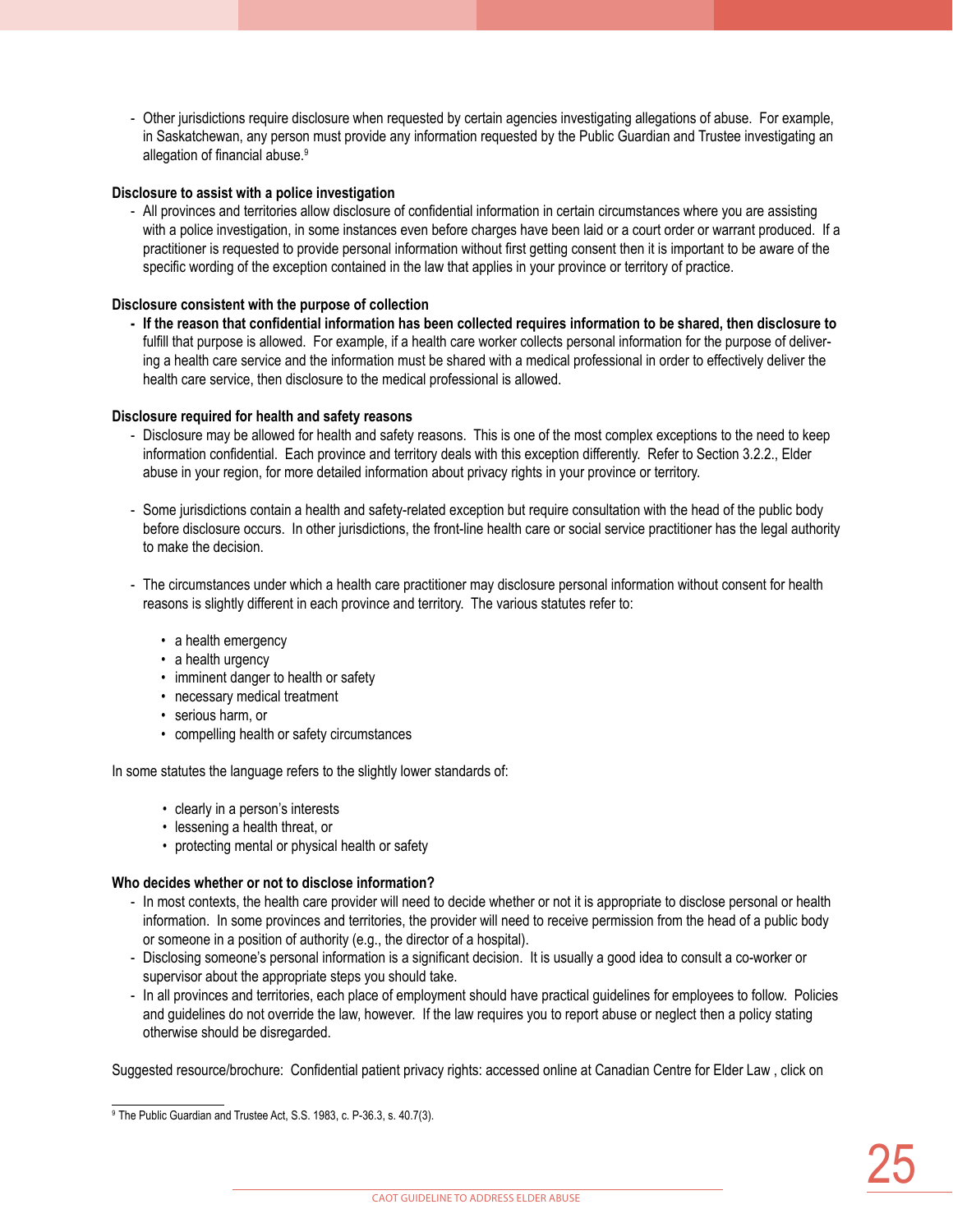"Publications", "2011", "Counterpoint confidential-patient privacy rights". Link: http://bcli.org/sites/default/files/Counterpoint\_Brochure\_Confidential-Patient\_Privacy\_Rights\_11-04-20.pdf

### 3.2.2 Elder abuse in your region

### **a) Background**

Many laws apply to elder abuse. The federal government has created some laws and the provinces and territories have passed others. Criminal laws relevant to elder abuse and neglect, which are mentioned in provincial legal information appendices of this resource, are federal. Most laws that apply to health, social services and adult guardianship are provincial and territorial.

Each province and territory takes a unique approach. Some jurisdictions have domestic violence laws that apply to certain circumstances of elder abuse. In a few provinces there is legislation that creates obligations to respond to abuse of adults receiving services from a care facility. Newfoundland and Labrador has neglect legislation. Québec addresses elder abuse in its Charter of Human Rights and Freedoms. Some laws apply to adults at risk; other laws apply only when abuse or neglect has already happened.

A small number of jurisdictions have broad adult protection laws that apply to adults who meet a definition of an "adult in need of protection," regardless of the age of the vulnerable adult and where the adult lives. But even these adult protection laws vary in terms of the relative value they place on intervening to protect the vulnerable adult versus respecting the autonomy and independence of a person who might be in need of protection, and so among these limited jurisdictions the legal obligation to respond to abuse will vary.

Canadian law is not grounded in a single definition of elder abuse or neglect. Some laws that apply to elder abuse do not define abuse. Most definitions reference harm or mistreatment and provide a list and description of categories of abuse that generally includes the core types of physical, financial, psychological (also called mental or emotional) abuse, and sometimes also sexual assault, withholding medication or overmedication a person, abandonment, neglect or forced confinement.

In most jurisdictions a number of laws apply to abuse and neglect. The overall options and obligations to respond to or report elder abuse and neglect depend on the relationship between the various laws and the specific circumstances of abuse or neglect involved in each case.

The links for each region in the "Key legal information' document contain snapshots of the law in each province and territory in relation to elder abuse and neglect. Each snapshot identifies key legislation in the jurisdiction and outlines aspects of each law that are most relevant to responding to elder abuse, neglect and risk of abuse and neglect, such as definitions of abuse and neglect, the duty to respond or report abuse, and protections afforded to individuals who file a report of abuse based on an honest belief that an older adult has been mistreated or is at risk of harm. Each provides a plain language summary rather than the law verbatim, and gives key information without describing all statutes (e.g. Substitute Decision Maker's Act in Ontario).

These snapshots distill key features from the perspective of regulated health professionals practicing across Canada, in addition to discussing adult protection and domestic violence law, each snapshot identifies any obligation to respond to abuse arising out of laws governing the various professions mentioned above. Obligations of other individuals or agencies, such as the Ministry that responds to reports of abuse under the law, or other non-regulated professionals are not covered in this legal resource. Each snapshot contains a section that identifies laws in each jurisdiction that impact on the confidentiality obligations of health professionals.

**Note:** The tables provide information about key legislation. It is not up to the health care provider to identify the person's (suspected abuser's) intention or whether the incident falls under the exact specifics of the law. The agency or department responsible for reports will make that decision.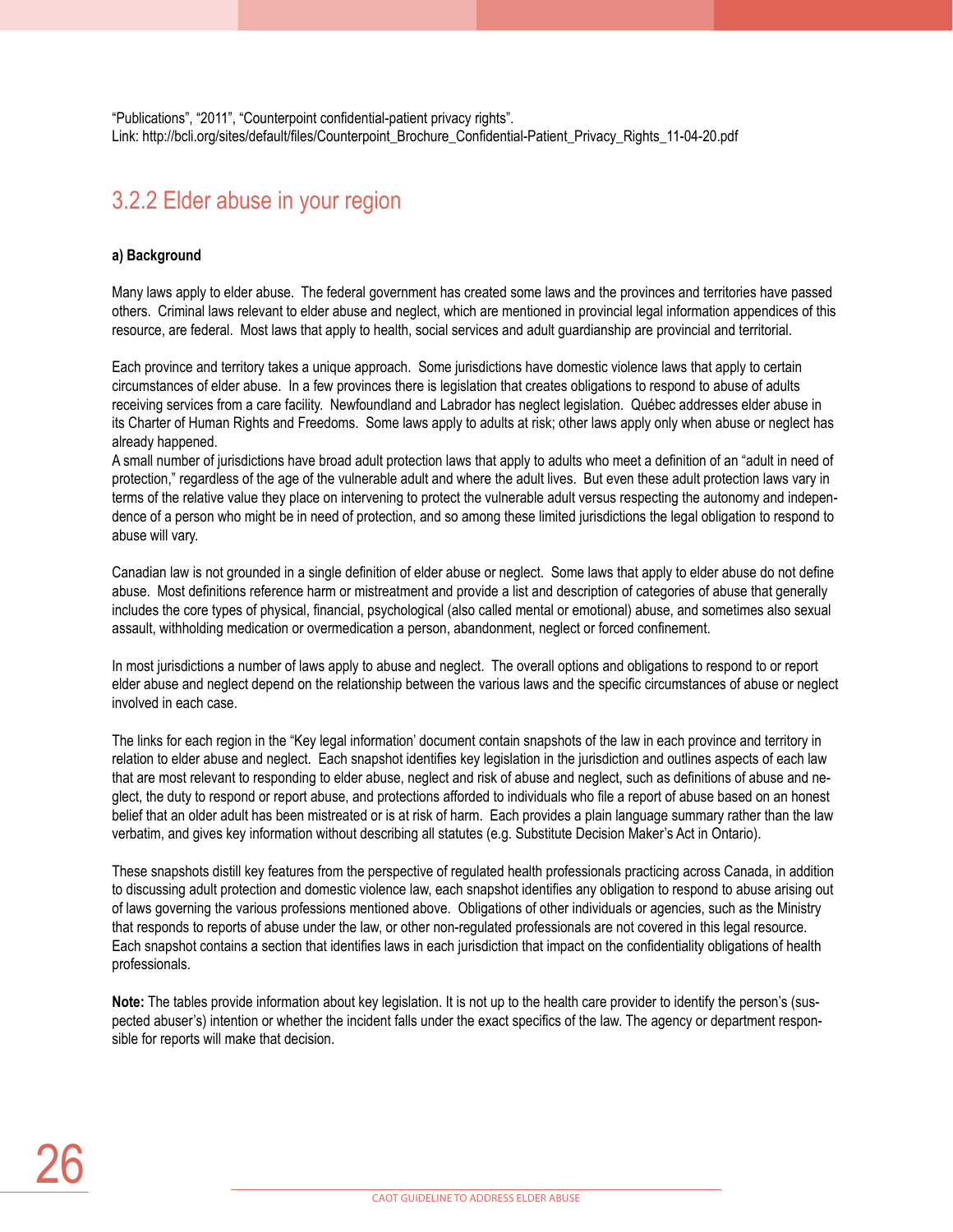### **b) Mandatory reporting of elder abuse**

### Is there a legal obligation to notify someone?

You may be legally required to notify a designated person, organization or government authority about concerns of elder abuse, neglect or risk. Whether or not you have a legal duty to notify someone will depend upon a number of factors, including:

- What is the province or territory that the older adult lives in?
- What is your employer or the agency through which you are delivering services?
- Is the older adult living in the general community or in a care facility?
- Is the older adult in need of support or assistance, or unable to care for themselves?
- Is the issue risk or has abuse already occurred?
- Has a criminal act occurred?

Table 1 contains information on your obligations in each jurisdiction.

### **How should you respond when an older adult is at risk?**

"At risk" means that an incident of abuse or neglect has not happened but circumstances indicate that a person is likely to become abused or neglected. In some provinces, you may be legally required to notify the appropriate authorities that an older adult is at risk of abuse or neglect in certain situations. Refer to Section 3.2.2 to determine whether you have an obligation to report risk in the province or territory in which you practice.

### **Can an older adult be allowed to keep living at risk?**

Mentally capable older adults have the right to make choices. As long as an adult is capable, she may make risky or unwise choices. You must respect the right of the older adult to choose the people with whom to live or associate, including people who may be abusive. However, you can also offer resources in a respectful manner. A person in an abusive relationship may require access to support and assistance in order to be comfortable with leaving an abusive relationship.

### **c) Community or long term care**

**Abuse, neglect, or self-neglect occurring in the community:** If a health care provider suspects that an older client is being (or may be) abused or neglected, it is important to understand that they may not be able to seek help on his or her own because of a physical or mental condition, and therefore is often referred to as a "vulnerable adult" or "adult in need of protection." There may be special laws and resources in your jurisdiction to help you support this population.

If an older person living in the community is being abused or neglected and is not a vulnerable adult, then health care providers may want to seek out more information to help the person access appropriate community resources. Or with the older adult's consent, they may want to make a referral to family violence or victim services, law enforcement, or other important resources in the community.

**Abuse or neglect happening in long-term care:** Many provinces and territories have specific reporting requirements if the abused or neglected person lives in a licensed long-term care facility or certain other facilities that provide care and assistance. Health care providers working in these settings are usually expected to report abuse or neglect incidents they witness. They must be aware of whom to contact (e.g., their immediate supervisor, the facility manager, or director of care) so that the incident can be properly addressed and reported to the necessary authorities or parties.

In **long-term care** there can be three types of perpetrators: a) staff, volunteers or others in the setting; b) family members; and c) other residents. Depending on the type of care setting, the type of harm, the level of seriousness, the type of person causing harm, and sometimes the type of abuse, the licensees or operators of facilities usually have a responsibility to report the incident to outside authorities. They may also have a responsibility to keep a record of other 'not reportable' serious incidents. If the suspected perpetrator is a member of a regulated health profession (e.g., medicine, nursing, physical or occupational therapy), there is a mandatory obligation to report certain types of abuse (e.g., sexual abuse) and to contact the respective provincial College for specific information.

Long-term care home operators cannot safeguard residents or fulfil their legal duty if they do not know about the incident. It is important that all staff report incidents promptly to the appropriate person(s) so that the incident can be properly addressed and reported to the necessary authorities or parties.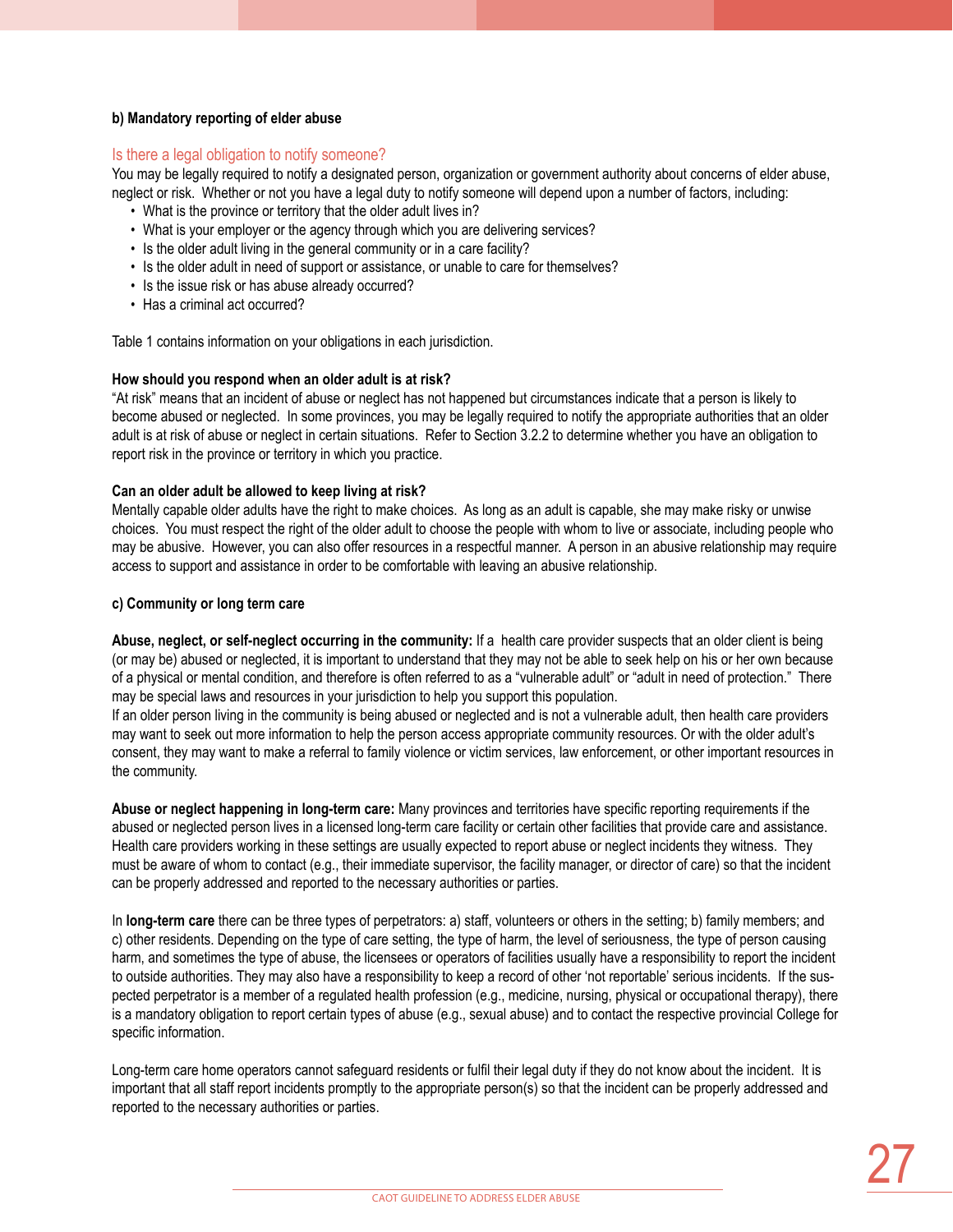# Table I: Responding to elder abuse & neglect: Highlights of the law in each

province & territory. Consult "Key legal information" document for more details for each jurisdiction.

The information is not legal advice. The law is always changing and this is a summary of key legislation only. All material provided is up to date as of August 31, 2013

|           | What                                                                             | <b>Where</b>                                                                                                                                                                                 | When                                                                                                                                                                                                                                           | Who                                                                                                                                                                                                                                                                                   |
|-----------|----------------------------------------------------------------------------------|----------------------------------------------------------------------------------------------------------------------------------------------------------------------------------------------|------------------------------------------------------------------------------------------------------------------------------------------------------------------------------------------------------------------------------------------------|---------------------------------------------------------------------------------------------------------------------------------------------------------------------------------------------------------------------------------------------------------------------------------------|
| <b>BC</b> | Adult<br>Guardianship<br>Act, R.S.B.C.,<br>1996, c. 6.                           | Adult is living<br>anywhere (except in<br>a prison).                                                                                                                                         | An adult is being abused or neglected and is<br>unable to seek support or assistance.                                                                                                                                                          | Any person may notify a designated<br>agency. In BC the designated<br>agencies are the regional health<br>authorities, Providence Health Care<br>Society, and Community Living BC.                                                                                                    |
|           |                                                                                  |                                                                                                                                                                                              | A report of abuse or neglect has been received,<br>there are reasons to believe an adult is abused<br>or neglected, or a representative, decision<br>maker, guardian or monitor is hindered from<br>visiting or speaking with the older adult. | An employee of a designated<br>agency must: refer to health care,<br>social, legal accommodation, or<br>other services; assist older adult<br>in obtaining services; inform public<br>guardian and trustee; investigate<br>abuse or neglect; or report criminal<br>offence to police. |
|           | <b>Community Care</b><br>and Assisted<br>Living Act,<br>R.S.B.C. 2002,<br>c. 75. | Adult is residing in<br>a community care<br>facility or assisted<br>living residence.                                                                                                        | A person in care witnesses or experiences elder<br>abuse or neglect.                                                                                                                                                                           | Licensee of the facility must notify:<br>the parent or representative, or<br>contact person of the person in<br>care; medical practitioner or nurse<br>practitioner responsible for the care<br>of the person in care; medical health<br>officer; and funding program.                |
| AB        | Protection for<br>Persons in Care<br>Act, S.A. 2009,<br>c. P-29.1.               | Adult receives care<br>or support services<br>from a lodge<br>accommodation,<br>hospital, mental<br>health facility,<br>nursing home, social<br>care facility, or other<br>service provider. | An adult who receives care or support services<br>is being abused, or has been abused.                                                                                                                                                         | Every person must report to a<br>complaints officer, a police service,<br>or a committee, body or person<br>authorized under another enactment<br>to investigate abuse. The Protection<br>for Persons in Care office accepts<br>complaints.                                           |
| <b>SK</b> | Victims of<br>Domestic<br>Violence Act,<br>S.S. 1994, c.<br>$V-6.02.$            | Adult is living in the<br>community (i.e., not<br>in care).                                                                                                                                  | Domestic violence has occurred.                                                                                                                                                                                                                | A victim, a person on behalf of the<br>victim who has the victim's consent.<br>or a person on behalf of the victim<br>with leave of the court or designated<br>justice of the peace may apply for a<br>protection order from the court.                                               |
|           | Personal<br>Care Homes<br>Regulations,<br>R.R.S. c. P-6.01<br>Reg. 2.            | Adult is a resident<br>in a personal care<br>home.                                                                                                                                           | Serious incident has occurred. "Serious<br>incident" includes harm or suspected harm<br>suffered by a resident as a result of unlawful<br>conduct, improper treat-ment or care,<br>harassment or neglect.                                      | Licensee must inform the resident's<br>supporter or a member of the<br>resident's family, resident's personal<br>physician, the department and the<br>regional health authority.                                                                                                      |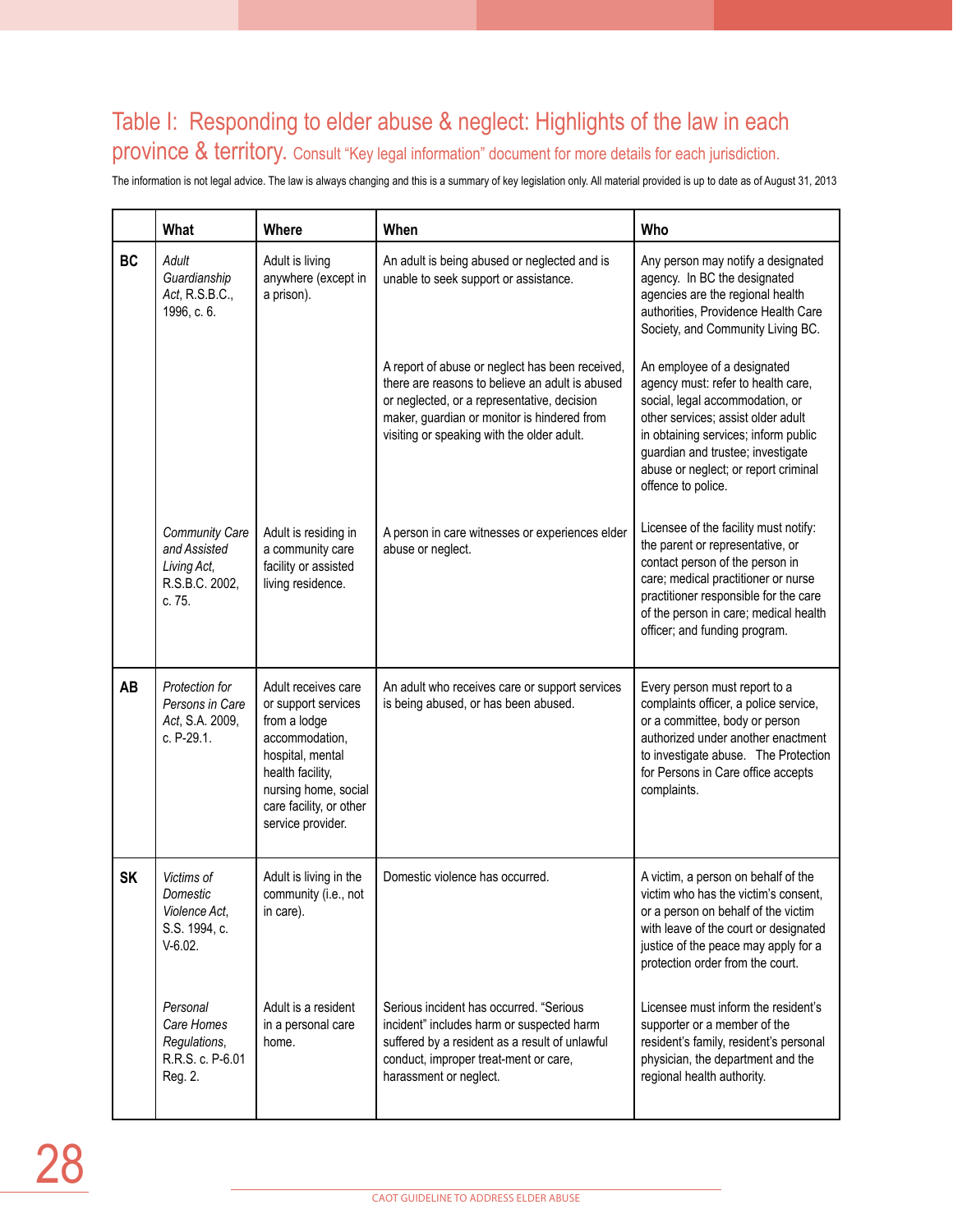| <b>MB</b> | Protection for<br>Persons in Care<br>Act, C.C.S.M. c.<br>144.                        | Adult is a resident,<br>in-patient or person<br>receiving respite<br>care in a health<br>facility.                 | A resident, in-patient or person receiving respite<br>care in a health facility is being abused, or is<br>likely to be abused.                                                      | Employee or service provider at a<br>health facility must promptly report<br>to the Minister via the Office of the<br>Vulnerable Person's Commissioner.                                                                                                |
|-----------|--------------------------------------------------------------------------------------|--------------------------------------------------------------------------------------------------------------------|-------------------------------------------------------------------------------------------------------------------------------------------------------------------------------------|--------------------------------------------------------------------------------------------------------------------------------------------------------------------------------------------------------------------------------------------------------|
|           | Vulnerable<br>Persons Living<br>with a Mental<br>Disability Act,<br>C.C.S.M. c. V90. | Adult has had a<br>mental disability<br>since childhood<br>and is in need of<br>assistance to meet<br>basic needs. | An adult who has had a mental disability since<br>childhood is being abused or neglected, or is<br>likely to be abused or neglected.                                                | A person who provides care, support<br>services or related assistance,<br>substitute decision maker, or<br>committee must report to the<br>executive director appointed by<br>the Minister, via the Office of the<br>Vulnerable Person's Commissioner. |
| ON        | Long Term Care<br>Homes Act<br>2007, S.O. 2007,<br>c. 8.                             | Adult is residing in<br>a long-term care<br>home.                                                                  | Harm, abuse or neglect has occurred or may<br>occur.                                                                                                                                | A staff member, any person who<br>provides professional services (i.e.,<br>health, social services) and licensee<br>must report to the Director appointed<br>by the Minister.                                                                          |
|           | Retirement<br>Homes Act, SO<br>2010, c 11                                            | Adult is residing in<br>a retirement home<br>home.                                                                 | Any of the following has occurred or may<br>occur: abuse; improper treatment; neglect;<br>unlawful conduct causing harm to a resident;<br>misappropriation of the resident's money. | Any person must report to the<br>Registrar of the Retirement Homes<br>Regulatory Authority.                                                                                                                                                            |
| QC        | Chartre des<br>droits et libertés<br>de la personne,<br>L.R.Q., c. C-12.             | Adult is living<br>anywhere.                                                                                       | Older adult is the victim of exploitation.                                                                                                                                          | Victims, group of victims, or<br>advocacy organization may apply<br>to Commission des droits de<br>la personne et des droits de la<br>jeunesse. Commission may initiate<br>investigation.                                                              |
| <b>NB</b> | <b>Family Services</b><br>Act, S.N.B.<br>1980, c. F-2.2                              | Adult is living<br>anywhere.                                                                                       | Adult is being abused or is at risk of abuse.                                                                                                                                       | Professional person (i.e., care<br>worker, physician, nurse, or other<br>health or mental health professional,<br>social worker) may report to the<br>Minister via the Adult Protection<br>Program.                                                    |
| <b>NS</b> | Protection for<br>Persons in Care<br>Act, S.N.S.<br>2004, c. 33.                     | Adult is a patient<br>of a hospital or a<br>resident of a health<br>facility (i.e., special<br>care home).         | Adult is being abused or is likely to be abused.                                                                                                                                    | Employees and service providers of a<br>health facility must promptly report to<br>the Minister (via the Adult Protection<br>Program).                                                                                                                 |
|           | <b>Adult Protection</b><br>Act, R.S., c. 2.                                          | Adult is living<br>anywhere.                                                                                       | Adult is the victim of abuse or not receiving<br>adequate care, is incapable of protecting<br>himself/herself and refuses, delays or is unable<br>to protect himself/herself.       | Any person must report to the<br>Minister of Community Services (via<br>the Adult Protection Program).                                                                                                                                                 |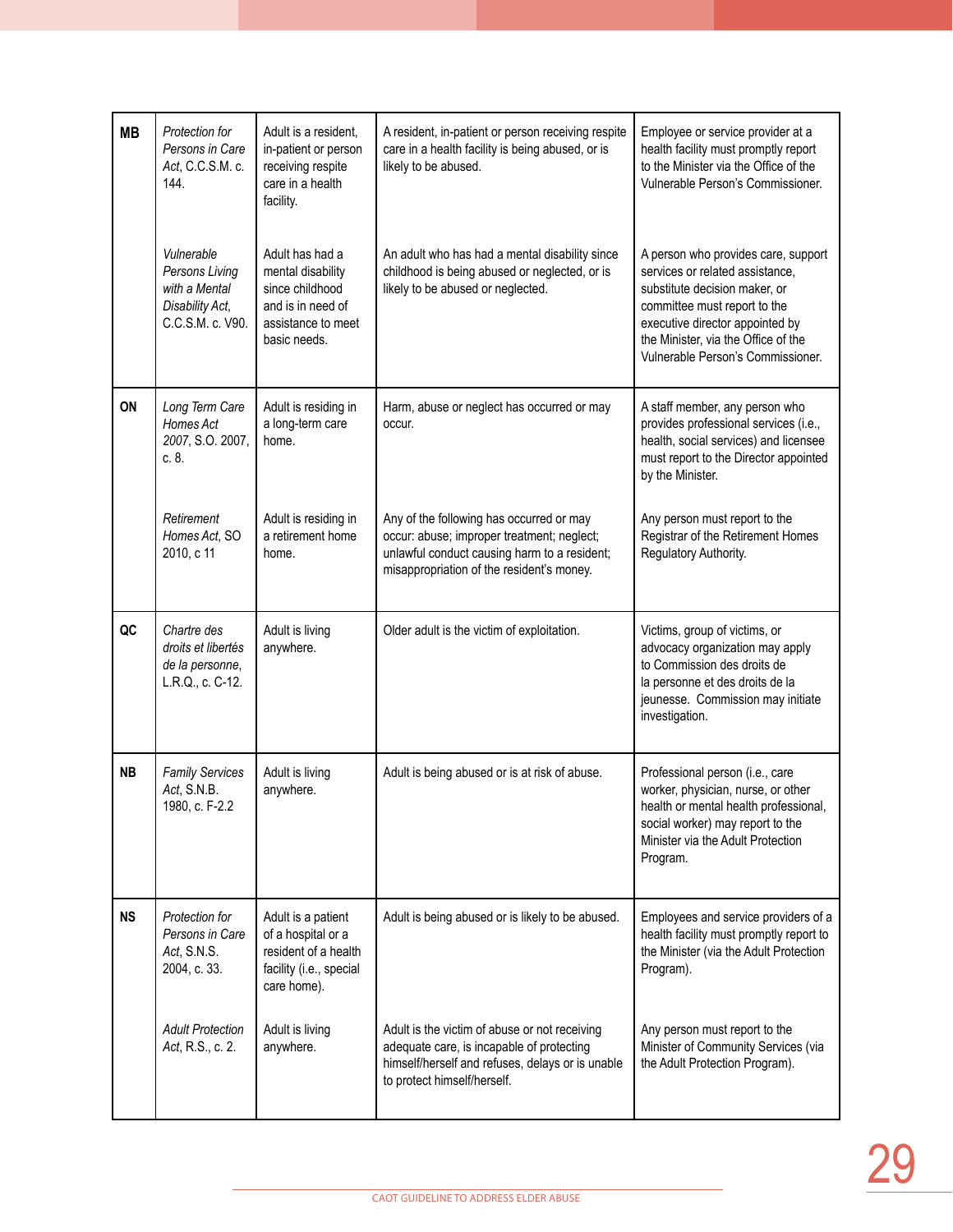| PEI        | <b>Adult Protection</b><br>Act, R.S.P.E.I.<br>1988, c. A-5.                            | Adult is living<br>anywhere.                                         | Adult is in need of assistance or protection, or<br>is at serious risk.                                                                                                                                                                                                          | Any person may report to the Minister<br>of Health and Wellness (Adult<br>Protection Program).                                                                                                                                   |
|------------|----------------------------------------------------------------------------------------|----------------------------------------------------------------------|----------------------------------------------------------------------------------------------------------------------------------------------------------------------------------------------------------------------------------------------------------------------------------|----------------------------------------------------------------------------------------------------------------------------------------------------------------------------------------------------------------------------------|
| <b>NL</b>  | <b>Neglected Adults</b><br>Welfare Act,<br>R.S.N.L. 1990,<br>c. N-3.                   | Adult is living<br>anywhere (except<br>a mental health<br>facility). | An adult is incapable of caring properly for<br>himself or herself, not suitable to be in a mental<br>health facility, not receiving proper care and<br>attention and refuses, delays or is unable to<br>make provision for proper care and attention for<br>himself or herself. | Any person must give information to<br>Director of Neglected Adults, or to a<br>social worker (who must report the<br>matter to the Director).                                                                                   |
| <b>NU</b>  | Family Abuse<br>Intervention Act,<br>S.Nu. 2006,<br>c. 18.                             | Adult is living in the<br>community (i.e., not<br>in care).          | Family abuse has occurred.                                                                                                                                                                                                                                                       | The following people may apply to<br>the court for a protection order with<br>the older person's consent: family<br>members or friends; lawyers; police;<br>safe house or shelter workers;<br>Community Justice Outreach workers |
| <b>NWT</b> | Protection<br><b>Against Family</b><br>Violence Act,<br>S.N.W.T. 2003,<br>c. 24.       | Adult is living in the<br>community (i.e., not<br>in care).          | Family violence has occurred.                                                                                                                                                                                                                                                    | The following people may apply to<br>the court for an emergency protection<br>order: the victim; an RCMP officer or<br>victim services worker, with consent<br>from the victim; any other person,<br>with leave of the court.    |
| <b>YT</b>  | <b>Adult Protection</b><br>and Decision<br>Making Act, S.Y.<br>2003, c. 21,<br>Sch. A. | Adult is living<br>anywhere (except a<br>prison).                    | An adult is abused or neglected and unable to<br>seek support or assistance.                                                                                                                                                                                                     | Any person may report to the<br>Seniors' Services/Adult Protection<br>Unit, currently the only designated<br>agency in the Yukon.                                                                                                |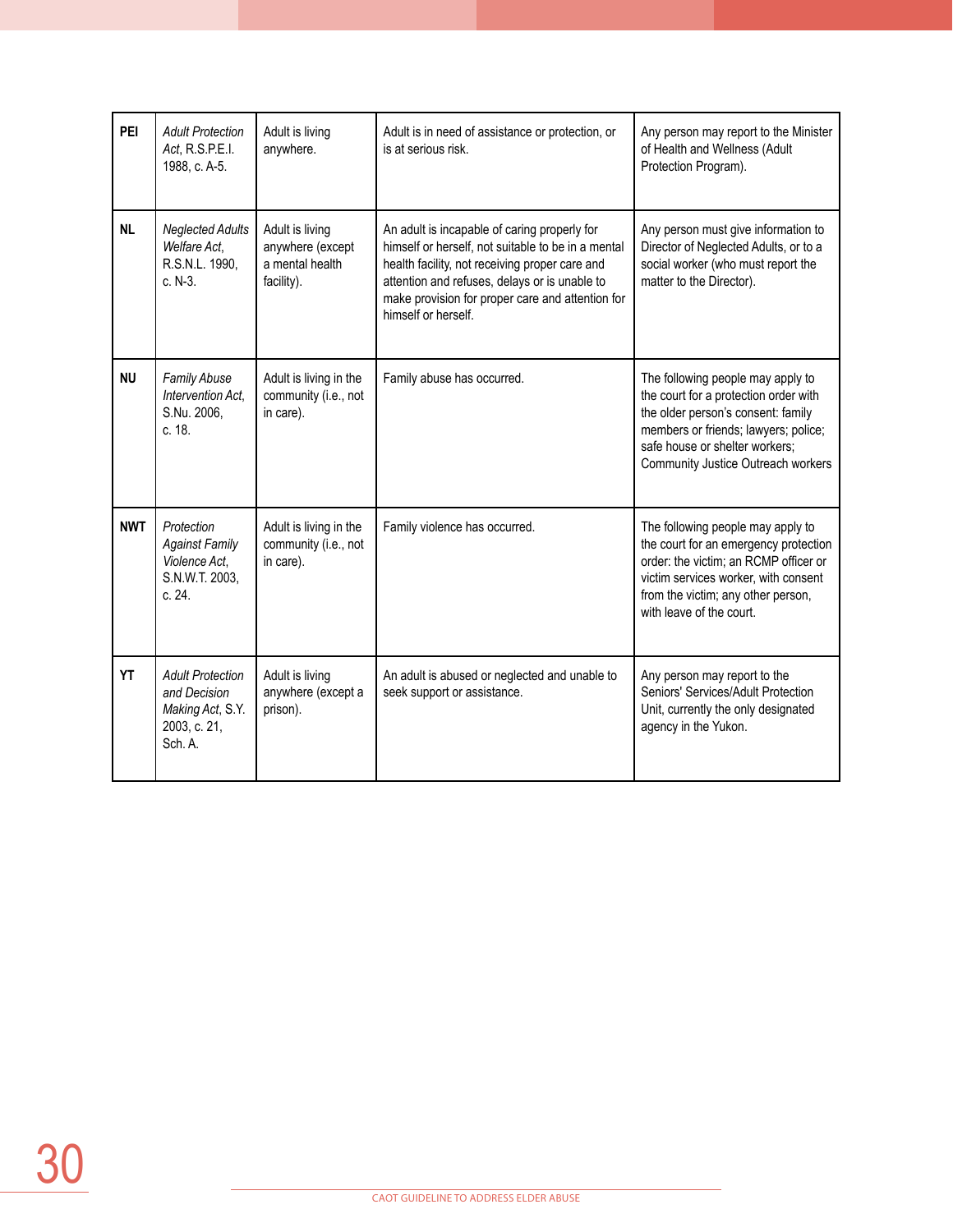Operators are usually required to have written policies and protocols on abuse. This practice helps all staff and others working or volunteering at the facility to know their responsibilities, and to whom they should be making a report.

#### **Reflective questions:**

- On the home page for this document, access the "Key Legal Information" pdf file. What are the reporting laws pertaining to your area of practice?
- Using the table in the "Key Legal Information" file for your region, to which body would a health care provider report suspected abuse in a long term care home in your region?

### 3.2.3 Clinical scenarios:

*Mrs. T. is a resident in a nursing home and she has severe dementia. Her room-mate tells the health care provider that she was making unusual noises after one staff member washed her. The provider sees that there are bruises on her upper and lower torso and you suspect there may have been sexual abuse.* 

#### **Reflective questions:**

1) According to the legal information tool, does this require mandatory reporting and to whom? What if any additional information may need to be gathered prior to reporting?

*Mr. H. lives in a senior's apartment complex and receives home care services. Mr. H. says he wants to complain that a home care worker (not a member of a regulatory college) has been hitting him if he takes too long to wash.* 

#### **Reflective question:**

1) According to the legal information tool, is there mandatory reporting in this scenario and who would the regulated health professional report to?

The following is a scenario that may be more common but may or may not constitute abuse:

*Mrs. W. lives in a long-term care home, has moderate dementia, and has been deemed incapable of medical decisionmaking. The regulated health professional with an assistant, works daily in the home. The assistant notices a decline in her alertness, balance and ambulation after having seen her a few times. Since admission she has demonstrated paranoid thinking, believing people have been stealing things from her and she frequently calls out at night wondering if there are shadows in her room. A staff member received an order for several new sleeping and anti-psychosis medications to administer as needed, which is when the assistant noted the changes.* 

#### **Reflective questions:**

- 1) Why might this situation cause some concern?
- 2) What are at least two courses of action that could be taken?

#### **Responses to consider:**

(Note: the responses in this section will be specific for region. Refer to Table I for specific regional information in the legal information tool. Note this tool provides plain language summary and a snapshot of key legislation)

- Mrs. T.: If she was living in her own home, there is suspected sexual abuse from a family caregiver, and she is not capable, there is no mandatory reporting law. Health professionals must also consider codes of ethics and regulatory requirements of practice. If there is no mandatory reporting law, the regulated health care professional would consider a decision making framework to decide to take action and report the abuse. (See NICE ethical decision making framework.)
- Mr. H.: Professional confidentiality legislation would not be a barrier to reporting because Mr. H. is at risk for harm.
- Mrs. W.: There is concern because over-medication can be a sign of physical abuse and it is not clear how necessary the medication is in this case.

### **Possible course of action:**

A) Speak directly with the staff member who requested the order to ask about the rationale and any other measures that had been explored to deal with the behaviors of calling out about the "shadows." Problem solve with the staff to avoid use of medication and implement new strategies (e.g., night light to reduce shadows, use of a volunteer during day to increase activity, involvement of family in some way).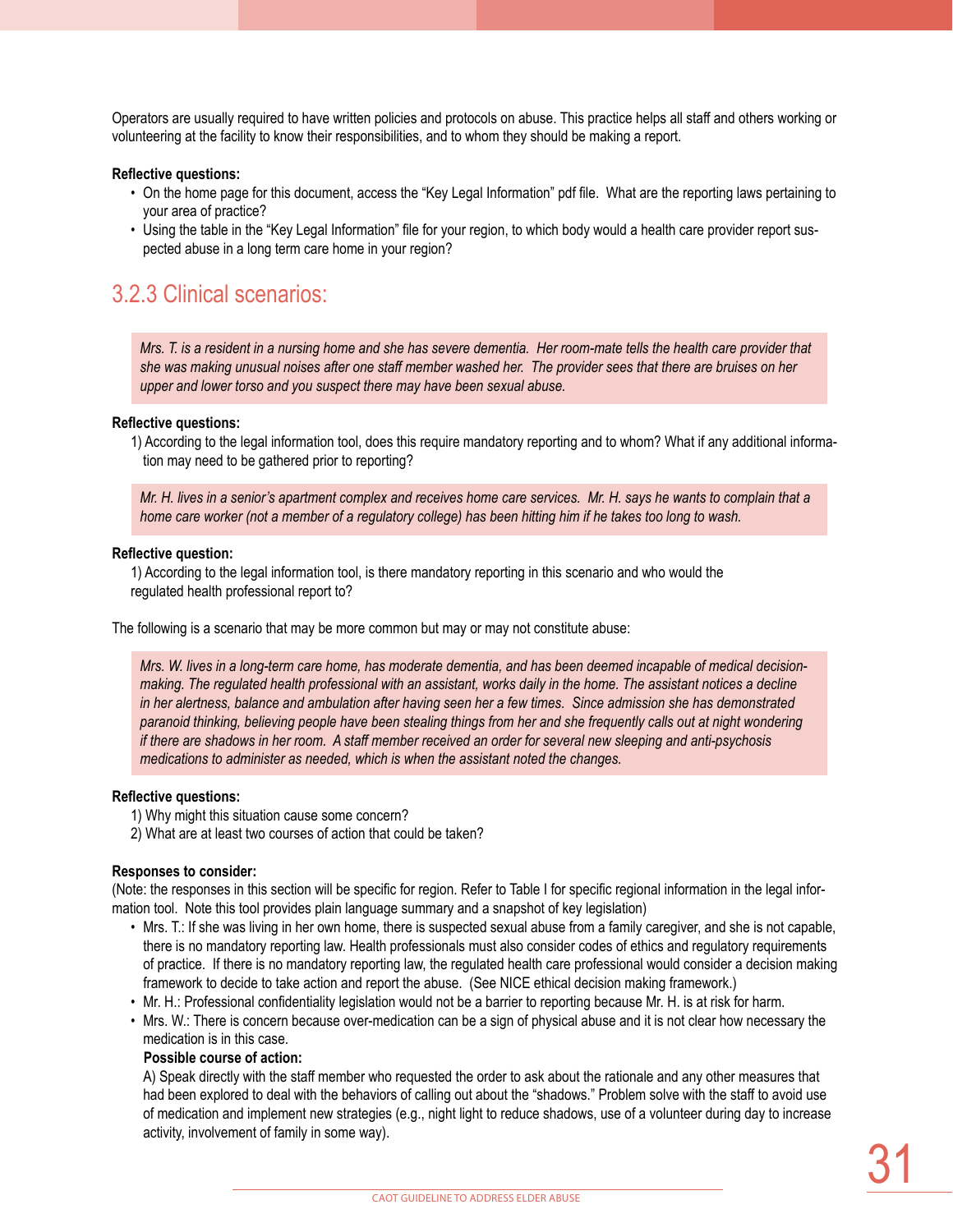B) Depending on how many other residents with whom you have addressed this similar care plan with, health care providers may need to discuss with staff and/or supervisor and problem solve as above. If there are mandatory reporting laws that apply, the health professional is obligated to report possible abuse/mistreatment.

C) Consider mandatory reporting of abuse as per the legal information tool for your region. Also consider, if regulated staff is involved, reporting to the regulatory college for that staff person. Also note that if the health provider knows that a particular senior lives facility, even if they are receiving current care in another setting, the mandatory duty to report continues to apply (e.g. a healthcare worker at a hospital who has concerns about a senior who is temporarily in hospital for treatment although lives in a long term care home; the duty to report continues to apply to healthcare workers at that hospital).

## **3.3 Intervention and support**

Determine the most important concerns of the person and provide information and support for those needs first. Provide the person with some vision about multiple possibilities to address the situation.

### **1. Client-centred, problem-solving approach:**

- a. Identify most important issue.
- b. Identify (brainstorm) several possible solutions, Have the older adult generate their own and suggest some if needed.
- c. Examine each solution and, together with the older adult, chose the best one to try first.

#### **2. Making effective referrals and interventions to help older adults how to address and respond to the abuse.**

- **3. Resources specific to region:** The main web page has clickable links for resources specific to your region that are easily printable for your desktop.
- a.Know the resources in your community. These may include: Victim Services, Shelter, Seniors Organization, Information/Crisis/Abuse Line, Legal Services/Legal Aid, Healthcare/Home Care Provider, Mental Health, Government Pensions, Immigration/Language Services, Public Guardian/Trustee/Curator.
- b.Create a binder or poster from your own local information and programs.
- c. Create your own network to support you.
- d.The National Initiative for Care of the Elderly is developing easy to use resources for health care professionals and also for vulnerable older adults. For example: Assessment and Intervention Reference Guide (NICE) (www.nicenet.ca, from the home page go to: "Tools", "Elder abuse" )
- e.Consider facility policies: Are contact information and resources listed in policy documents? Include elder abuser resources on a list of facility resources to be updated annually or semi-annually

### Checklist for creating a safety plan

A safety plan may be needed if there is possible future danger. This would involve a change to: a) the environment to remove the context of the abuse or b) the relationship with the potential abuser to eliminate the role of the abuser. Access this resource at ONPEA.org (from home page go to: "About Elder Abuse", "Help for Seniors," scroll to bottom for "Safety Planning".)

Here are important considerations for developing a safety plan:

### **Issues to consider:**

- $\Box$  Planning must be done in conjunction with the adult and their support network obtain permission to expand it
- □ Removing the adult from their home should only be done in cases of high risk and after careful consideration
- $\Box$  Risk may escalate once the abuser realizes they are losing control.
- $\Box$  Compromised or fluctuating capacity requires more detailed planning
- $\Box$  The older adult may become nervous when interacting with the abuser walk them through scenarios and practice words and actions they can use to neutralize the situation